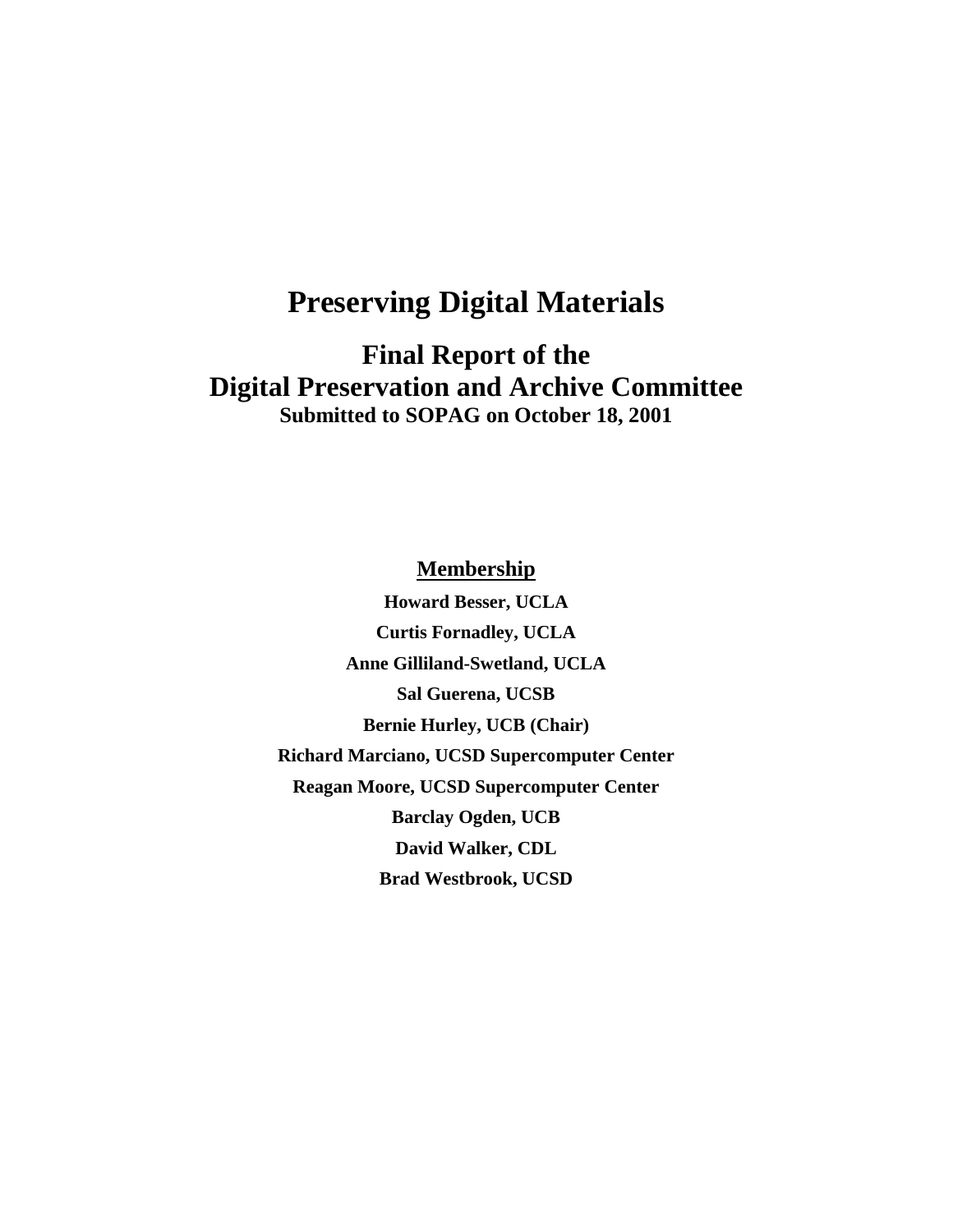| THE NEED TO ADDRESS THE LONG-TERM PRESERVATION OF DIGITAL                    |  |
|------------------------------------------------------------------------------|--|
|                                                                              |  |
|                                                                              |  |
|                                                                              |  |
| WHY A PRESERVATION REPOSITORY AND NOT AN "ARCHIVE" 7                         |  |
| WHY A PRESERVATION REPOSITORY IS NOT A "BACK-UP" 8                           |  |
| PRESERVATION REPOSITORY'S RELATIONSHIP TO THE OAIS REFERENCE<br><b>MODEL</b> |  |
|                                                                              |  |
|                                                                              |  |
|                                                                              |  |
| Role of the Preservation Repository Administration 9                         |  |
|                                                                              |  |
|                                                                              |  |
|                                                                              |  |
|                                                                              |  |
|                                                                              |  |
|                                                                              |  |
|                                                                              |  |
|                                                                              |  |
|                                                                              |  |
|                                                                              |  |
|                                                                              |  |
| Advanced Discovery and Dissemination Services (optional)  13                 |  |
|                                                                              |  |
|                                                                              |  |
| CENTRALIZED VS. DECENTRALIZED PRESERVATION REPOSITORY 15                     |  |
|                                                                              |  |
| APPENDIX A: METHODS TO MITIGATE THE RISK OF LOSING DIGITAL                   |  |
|                                                                              |  |
| APPENDIX C: AGREEMENT TO TRANSFER DIGITAL MATERIALS TO THE CDL               |  |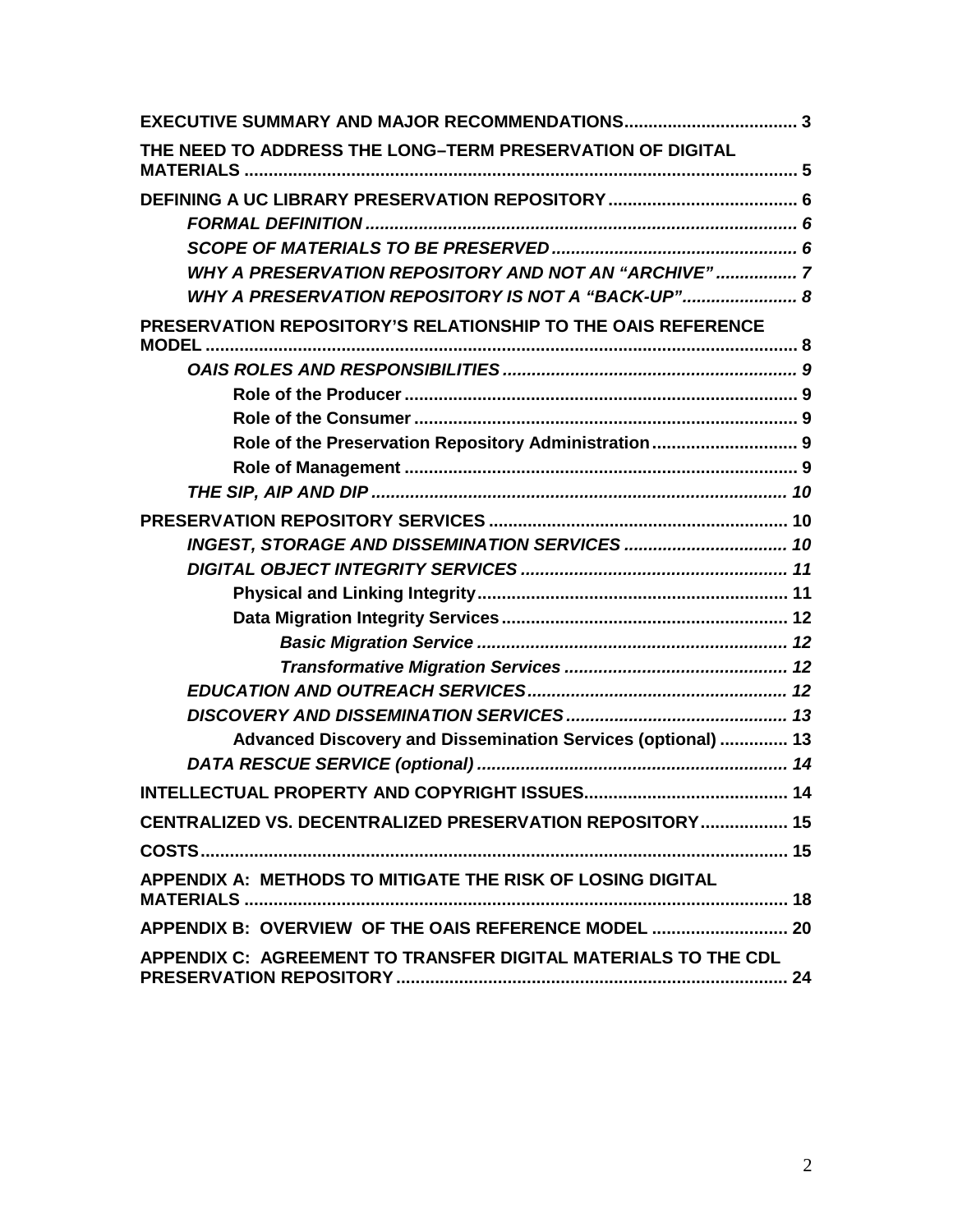# **EXECUTIVE SUMMARY AND MAJOR RECOMMENDATIONS**

The long-term retention of digital library materials represents an urgent problem for the University of California Libraries. Therefore, the Digital Preservation and Archiving Committee (DPAC) recommends that the UC Libraries:

### **1) Establish a centralized UC Library preservation repository service that conforms to the OAIS<sup>1</sup> Reference Model, is administered by the CDL, and provides the following services:**

a) *Education and Outreach –* promotes the importance of digital preservation, explains policies and procedures that govern the responsibilities of the preservation repository and the libraries using its services, and provides expert consultation and training on digital preservation issues. Centralizing this service will limit the need to develop highly specialized, digital preservation expertise at every UC library.

b) *Ingest, Data Storage & Dissemination* – creates *submission and dissemination agreements* that define library and preservation repository responsibilities for depositing, storing and returning digital materials from the repository. Initial submissions to the repository should be limited to the following materials submitted by UC Libraries: EADs, materials created to the CDL Digital Objects Standard (CDL-DOs)<sup>2</sup> and MARC records.

c) *Digital Object Integrity and Transformative Migration* – creates policies, procedures, tools and technologies that ensure the *physical and intellectual integrity* of preserved materials. Physical integrity ensures digital objects (i.e., their bits) are not inadvertently or maliciously altered. In the case of a transformative migration, when a digital object's bits must be changed, the preservation repository works with the depositing library to retain all the essential information needed to ensure the continued intellectual value of the object.

d) *Discovery and Dissemination* – allows for the identification and retrieval of repository objects. The most basic discovery and dissemination service returns objects that are requested by their unique ID. An advanced *real-time object export* service would allow "access systems" that directly serve end-users the ability to retrieve objects from the preservation repository and therefore, avoid the cost of storing these locally. The DPAC does not recommend that the preservation repository directly serve end-users.

e) *Data Rescue* – offers a recharge service to help libraries convert legacy, non-standard digital objects to standards accepted by the repository.

 $\overline{a}$ 

<sup>1</sup> The Open Archival Information System (OAIS) Reference Model is currently being reviewed as an ISO Draft International Standard.

 $2$  CDL Digital Objects (CDL-DOs) contain descriptive, administrative and structural metadata, as well as the actual content (digitized images, text, audio, and video). Content types in CDL-DOs created to date are primarily digitized images and/or text.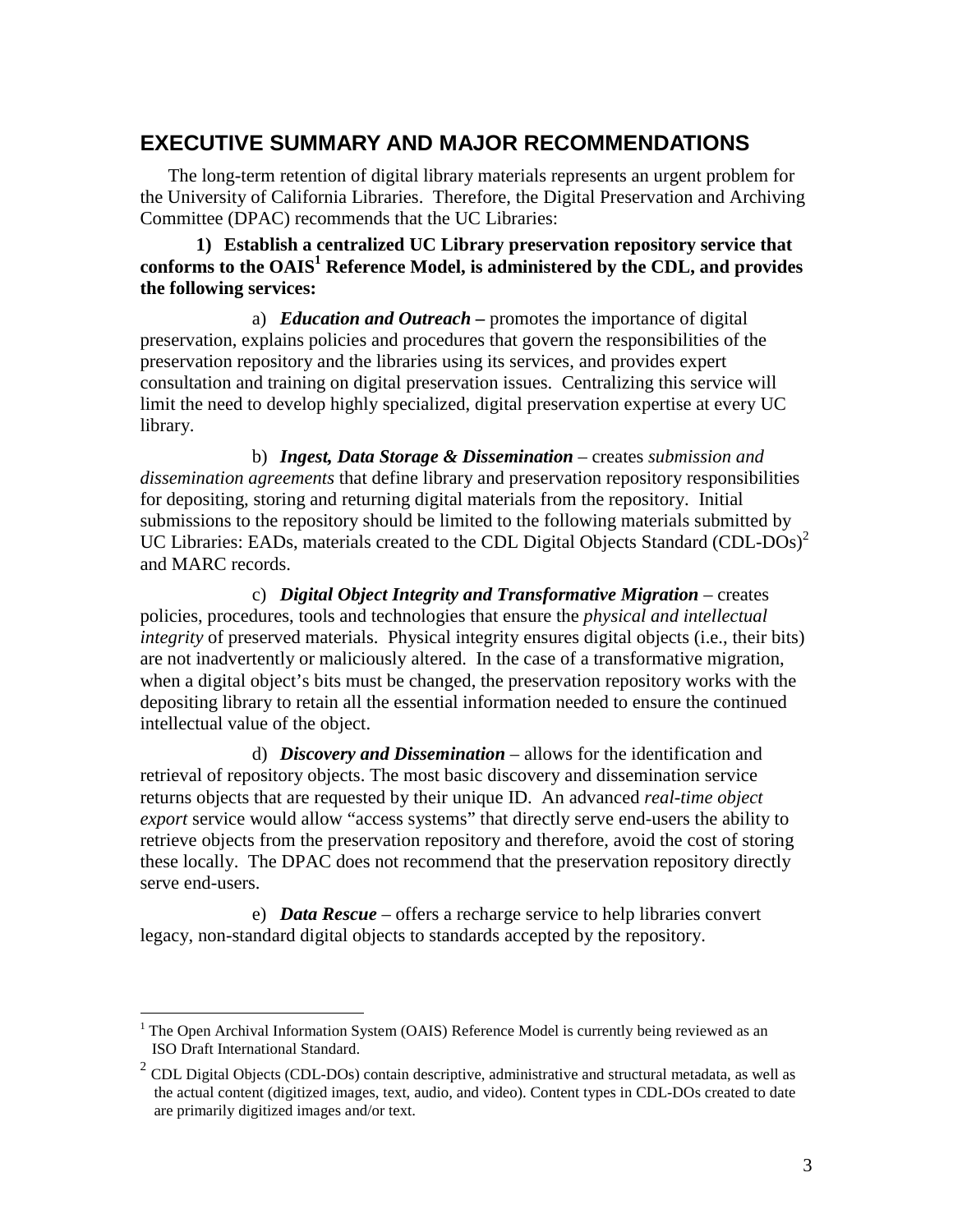**2) Form a governance/management structure comprised of major stakeholders to establish policy and guide the CDL's administration of the preservation repository.**

**3) Fund the preservation repository.** The recurring salary cost required to provide the services listed above is estimated at \$227K. The approximate hardware and software startup expense required to build an offline (i.e., tape based) preservation repository system is \$377K. If the repository were to support "access systems" through the *real-time object export service*, it would need to be configured as a "highly available" online system that would have an estimated additional startup cost of \$87K, or a total startup expense of \$464K. See the section titled, "Advanced Discovery and Dissemination Service" for a detailed explanation of the real-time object export service.

**4) Strive to license digital materials for which preservation rights can be secured, and that the university administration and libraries work to ensure that intellectual property legislation does not impede the preservation of digital materials (e.g., restrict the right to make exact, transformed or derivative copies needed for preservation).**

**5) Create a UC Library "Preservation Repository Implementation Team" to realize any DPAC recommendations accepted by the University Librarians.** If the above recommendations are approved, the DPAC suggests creating an "implementation team" to aid in establishing the governance structure and assist the CDL in developing the preservation repository services. This implementation team could follow the successful model established by the *CDL Request Implementation Team*.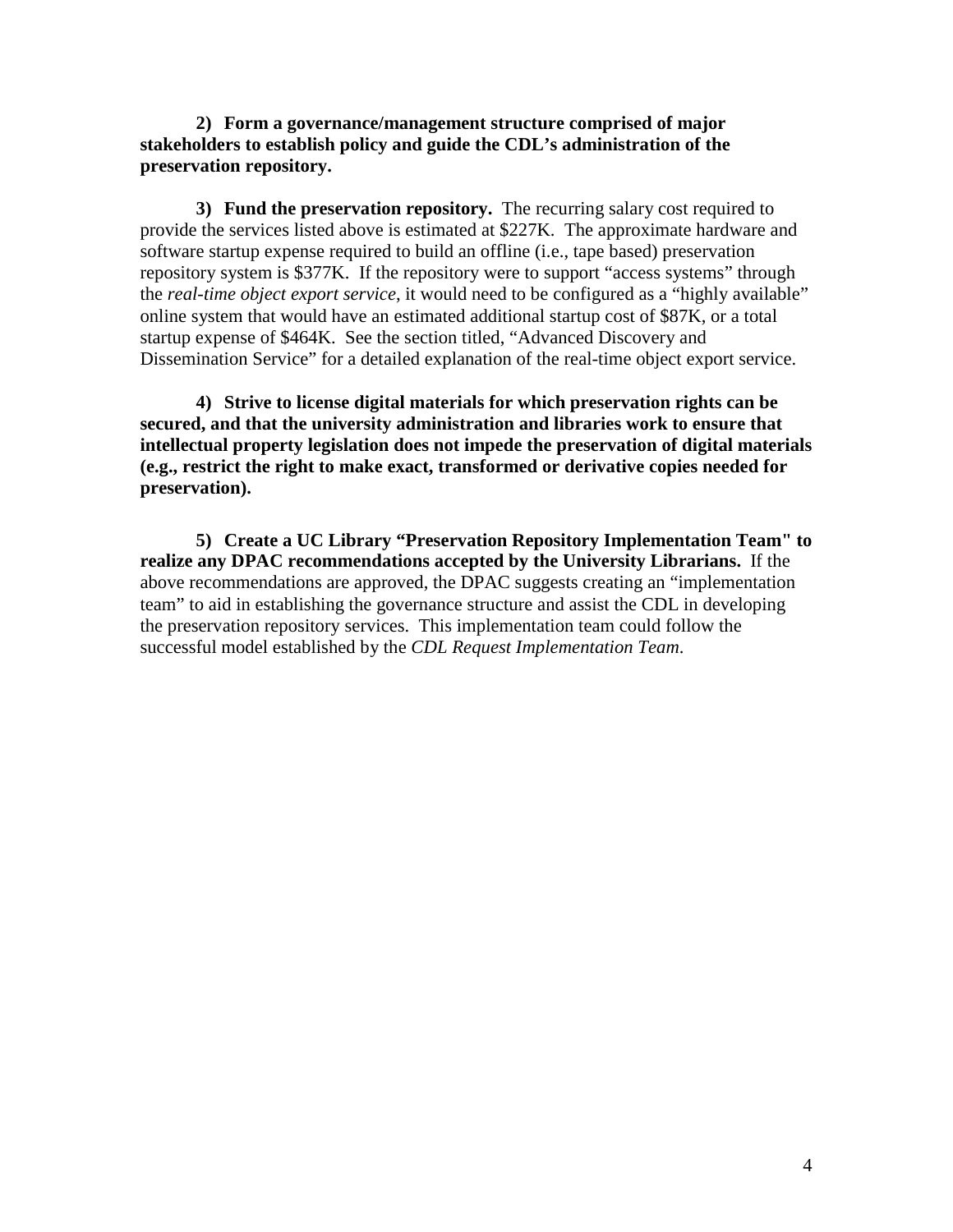# **THE NEED TO ADDRESS THE LONG–TERM PRESERVATION OF DIGITAL MATERIALS**

The primary motivations to address digital preservation issues are itemized in the Digital Preservation and Archiving Committee's (DPAC's) charge:

"The long-term retention of digital library materials represents an urgent problem for the University of California. Faculty are hesitant to embrace publishing in "electronic only" formats, as they require more assurance that their scholarship will endure through time. In addition, UC libraries need to create an environment where these digital materials become part of their permanent collections, thus ensuring they are available for use by future generations of scholars. Finally, the University must be concerned with protecting its significant and growing investment in these digital assets."

The DPAC concurs with the above statement and notes that its theme is a concern over the *longevity and integrity* of digital materials: the faculties' need to publish an accurate and longstanding record of their work; the librarians' increasing addition of digital materials to their permanent collections and the institutional requirement to protect the long-term fiscal investment made in digital collections.

The most cited risk to maintaining the longevity and integrity of digital materials is the concern over migrating data to new technologies and accompanying data formats. The motivation for adopting new technologies and formats will vary from capturing cost efficiencies to providing better services. Some of these migrations are relatively simple; for example, moving data to new storage media where the "bit streams" that represent the content do not change. Other data migrations will be much more complex, such as moving digital content to new technologies that employ new storage formats (i.e., the bit streams *do* change) In this case, the challenge is to retain the essential information stored in the original object that is necessary to ensure its continued intellectual integrity. Some procedures that will minimize the risk of losing information are listed in Appendix A.

Another serious risk to the longevity and integrity of digital materials is the lack of policies, procedures and best practices for creating, maintaining and preserving digital objects. In many organizations, digital materials are treated as ephemeral resources, with little thought given to their existence beyond posting them to a website. The UC libraries are taking a leadership role in addressing this risk factor and have implemented wellreasoned and practical approaches to building digital libraries objects. The creation and adoption of UC standards such as the Encoded Archival Description (EAD), the CDL Digital Object Standard and the CDL Digitization Standard are helping to ensure that metadata and digital content produced by the University libraries are created and encoded to quality levels that are likely to be preserved.

Protecting the longevity and integrity of digital library materials is an urgent need and major challenge for the University of California Libraries. *Therefore, the DPAC recommends the UC Libraries create a digital preservation program that focuses on the*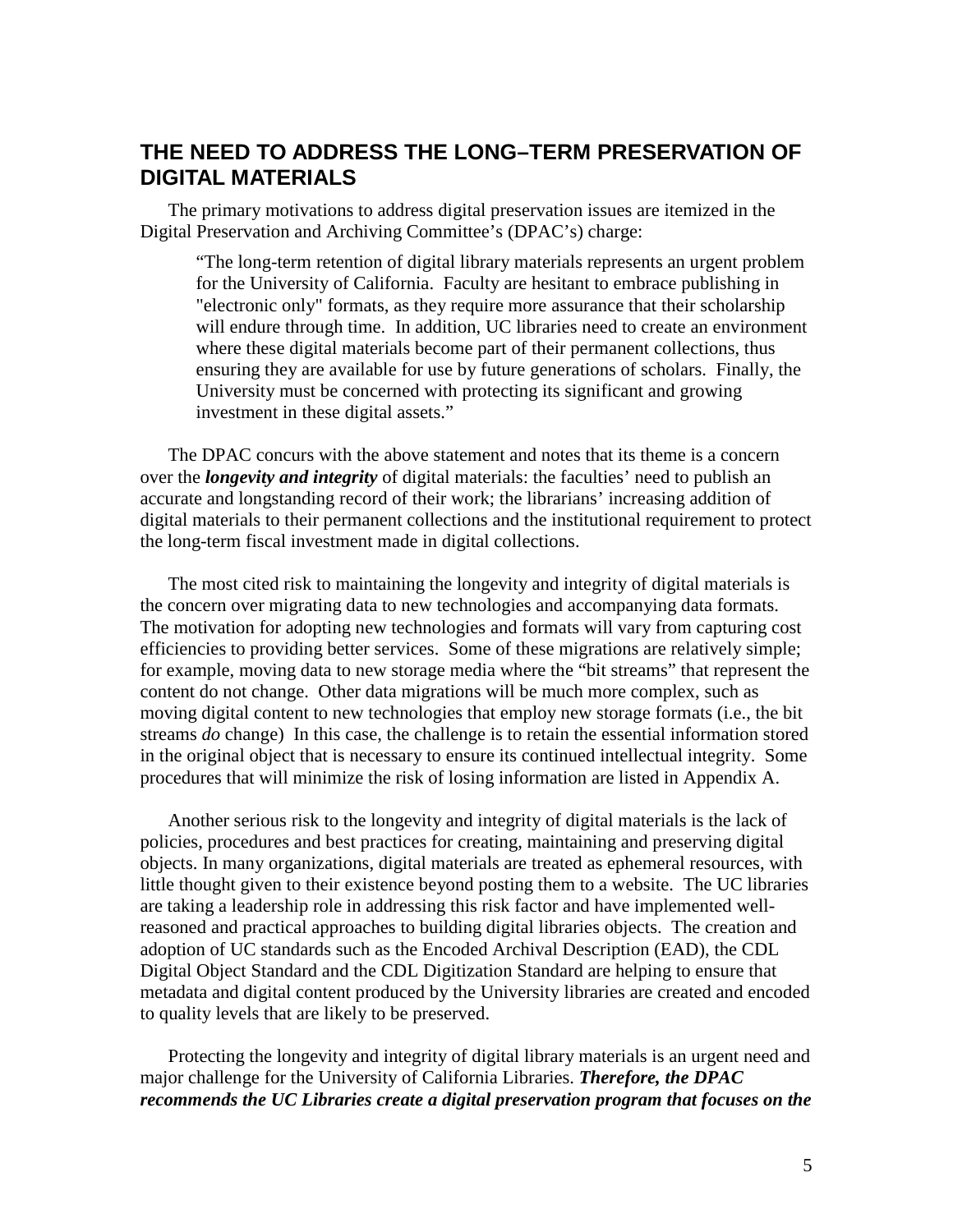*formation of a "preservation repository."* The following sections of this report define a preservation repository and itemize the services it provides.

# **DEFINING A UC LIBRARY PRESERVATION REPOSITORY**

# *FORMAL DEFINITION*

The DPAC defines a preservation repository, as a trusted, neutral, shared service where the libraries can deposit digital materials to ensure their long-term integrity and  $accessibility<sup>3</sup>$ .

# *SCOPE OF MATERIALS TO BE PRESERVED*

The recommended scope for the initial repository implementation is CDL Digital Objects (CDL-DOs), EADs and MARC records from the University libraries. More specifically, the DPAC suggests building the initial preservation repository from:

## • **Online Archive of California (OAC) Content**

The OAC provides access to its materials through MARC collection level record that points to their EAD collection description (finding aid), which in turn can point to digital objects included in that collection. A preservation repository would have to ingest these MARC records, EADs and digital object, while preserving their relationships (i.e., links) to each other. Adding OAC content to the preservation repository will help to determine how best to implement a linking structure within the repository. Using OAC content will also help to determine how these CDL-DOs can be harvested for inclusion in the repository.

## • **CDL Digital Objects in Addition to OAC-DO Types**

There is a growing number of CDL-DOs that are being created outside of the OAC Program (e.g., topographic maps, Chinese stone rubbings). The preservation repository's adoption of the CDL-DO standard will provide added direction and incentive for libraries to create their objects to this standard, which also simplifies the long-term management and preservation of digital objects.

## • **MARC Records Submitted from UC Libraries**

MARC records held in Melvyl do not contain detailed holdings information, such as volume/copy numbers, barcodes used for circulation, and item level notes. Therefore, Melvyl cannot be considered as a place to preserve this information, which is so critical to library operations. Campus libraries may wish to send copies of MARC records that include detailed holdings information to the preservation repository to ensure the investment made in recording this data is not lost.

 $\overline{a}$  $3$  As the DPAC was finalizing its work, the RLG/OCLC Working Group released its report titled, Attributes of a Trusted Digital Repository: Meeting the Needs of Research Resources

[<sup>\(</sup>http://www.rlg.org/longterm/attributes01.pdf](http://www.rlg.org/longterm/attributes01.pdf) ). The DPAC believes that this thoughtful report provides a broad framework that supports the preservation repository definition and services as conceived by the DPAC.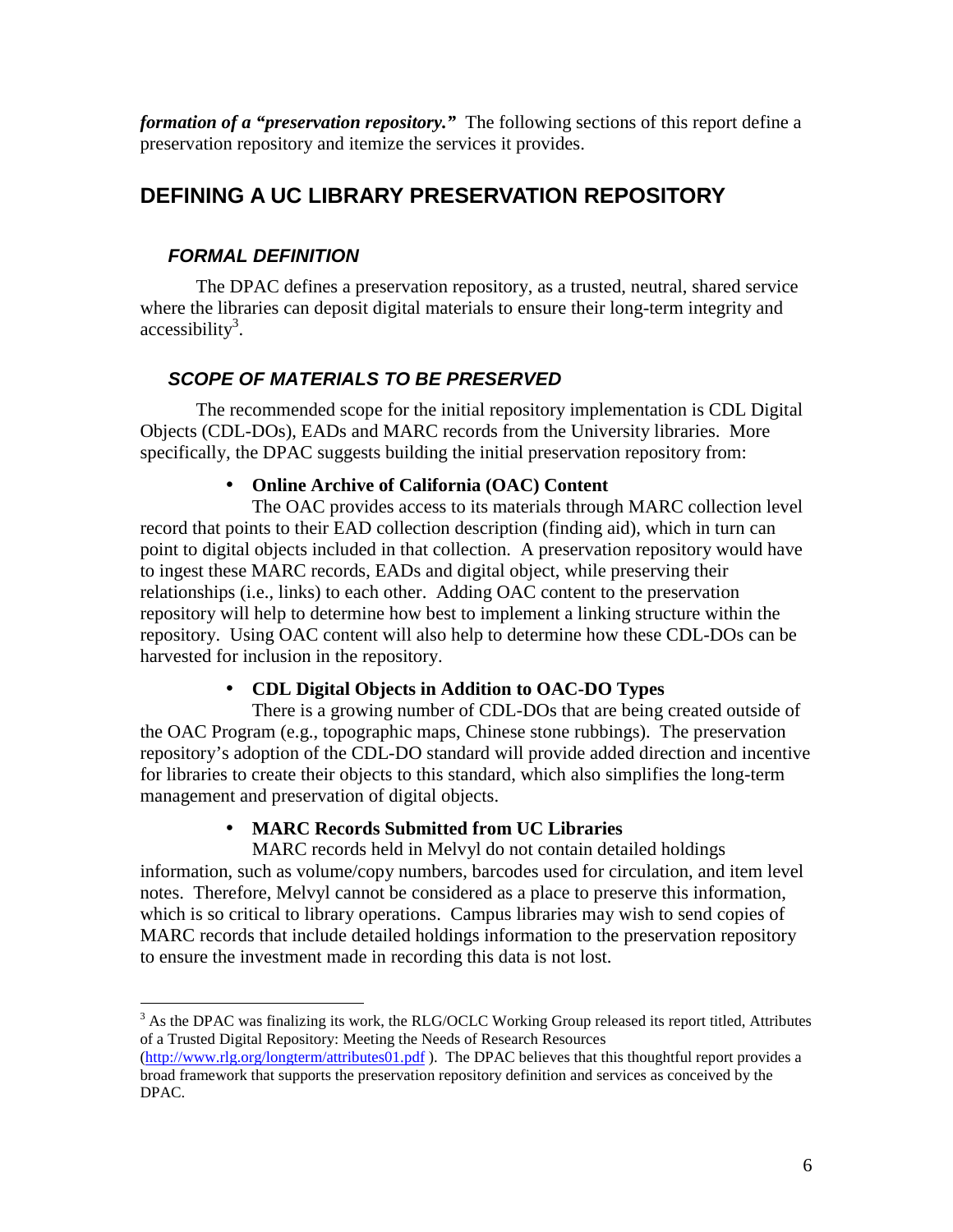#### • **Experimental Data Formats for Digital Content**

CDL-DOs contain descriptive, administrative and structural metadata, as well as the actual content. The data formats that represent content in existing CDL-DOs are images and text (e.g., digitized photographs, transcribed oral histories). *The DPAC recommends that the preservation repository program be used as a testbed to experiment with other content formats as well, including those "born digital."* The goal of these experiments will be to help understand how the preservation repository services can be extended to collections that use these data formats.

Examples of other formats include digital word-processed documents, library websites, digitized audio or video, numeric data, and electronic books and journals. Adding these to the repository can be accomplished by creating CDL-DOs, which would wrap the descriptive, administrative, and some of the structural metadata around these content formats. Determining the range of formats to use for preservation purposes represents the experimental nature of the testbed. For example, a word-processed document could be stored within a CDL-DO in its native, proprietary form, as a PDF document and also as a series of TIFF images. Storing the content in more than one standard format, especially in popular formats like PDF and TIFF, helps to ensure the longevity of the document.

### *WHY A PRESERVATION REPOSITORY AND NOT AN "ARCHIVE"*

The use of the term "archive" can cause confusion, as it has multiple meanings. For example, Webster's Third New International Dictionary defines an archive as:

- "A place in which public or institutional records (as minutes, correspondence, reports, accounts) are systematically preserved;"
- "A repository for any documents or other materials, esp. of historical value (as diaries, photographs, personal correspondence);"
- "Any repository of collections, esp. of information."

The digital library community uses the last and broader definition of an archive when it talks of creating archives of digital materials, as is evidenced by the terminology used in the OAIS Reference Model. Library special collections departments may consider themselves archives under the second definition. Finally, archivists may prefer to use the first and specific definition of an archive.

Adding to the definitional confusion is the fact that "archiving" is a series of actions that includes selecting, processing, storing and providing access to materials. The DPAC envisions that a digital preservation repository implements only a subset of these archival functions, rather than all archival functions. The digital repository is a trusted, neutral, shared service where communities can deposit their digital materials to ensure their long-term preservation. Therefore, the DPAC has decided to use the phrase "preservation repository," in place of "archive."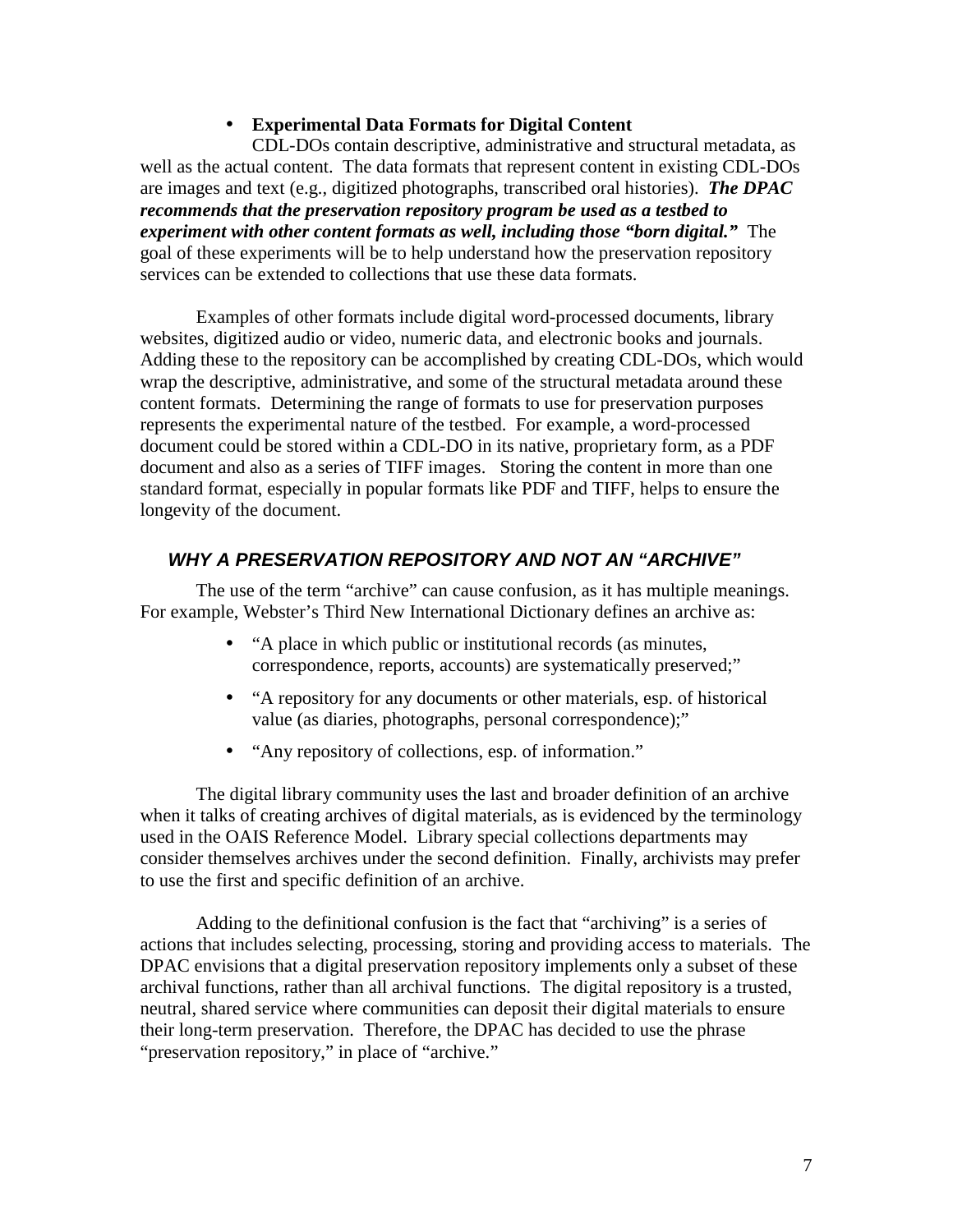## *WHY A PRESERVATION REPOSITORY IS NOT A "BACK-UP"*

 Backing-up data is not the same as preserving digital materials. A back-up is a copy of a computer's proprietary file system, not a replication of the standardized digital objects it initially imported. It is important to understand that most "access systems" do not store a standard form of a digital object. For example, the OAC access system disassembles EADs and stores their data in a series of proprietary database tables and indexes, which are spread out across the computer's file system. The EAD's cannot be recreated and exported from this system.

Certainly, back-ups are critically important for library computing systems in order to recover from a catastrophic failure (i.e., loss of data). They are optimized to restore lost data by restoring the computer's proprietary file system in the shortest time possible. For this reason, a preservation repository itself would be backed-up.

However, back-ups have no intellectual intent, context or consistency, and are worthless outside of the file system for which they are designed, whereas preserved digital objects are able to stand alone outside of any given file system. For example, a digital object encoded to the CDL Digital Object Standard and placed in the preservation repository is a self-contained unit that includes the digital content, its metadata (descriptive, administrative and structural), as well as the relationships among all these elements. A preservation repository also strives to capture the relationships of the digital objects to one another, and to preserve these relationships over time.

# **PRESERVATION REPOSITORY'S RELATIONSHIP TO THE OAIS REFERENCE MODEL**

The Open Archival Information System (OAIS) reference model [\(http://www.ccsds.org/documents/pdf/CCSDS-650.0-R-2.pdf\)](http://www.ccsds.org/documents/pdf/CCSDS-650.0-R-2.pdf) provides a useful framework for identifying the governance, functional and metadata requirements that any implementation of a preservation repository must address. This model is widely used within the national and international digital preservation community to discuss digital preservation issues and is on track to become an ISO standard.

### *The DPAC recommends that any implementation of a preservation repository for UC libraries be compliant with the OAIS Reference Model.*

The basic OAIS model is diagramed as:

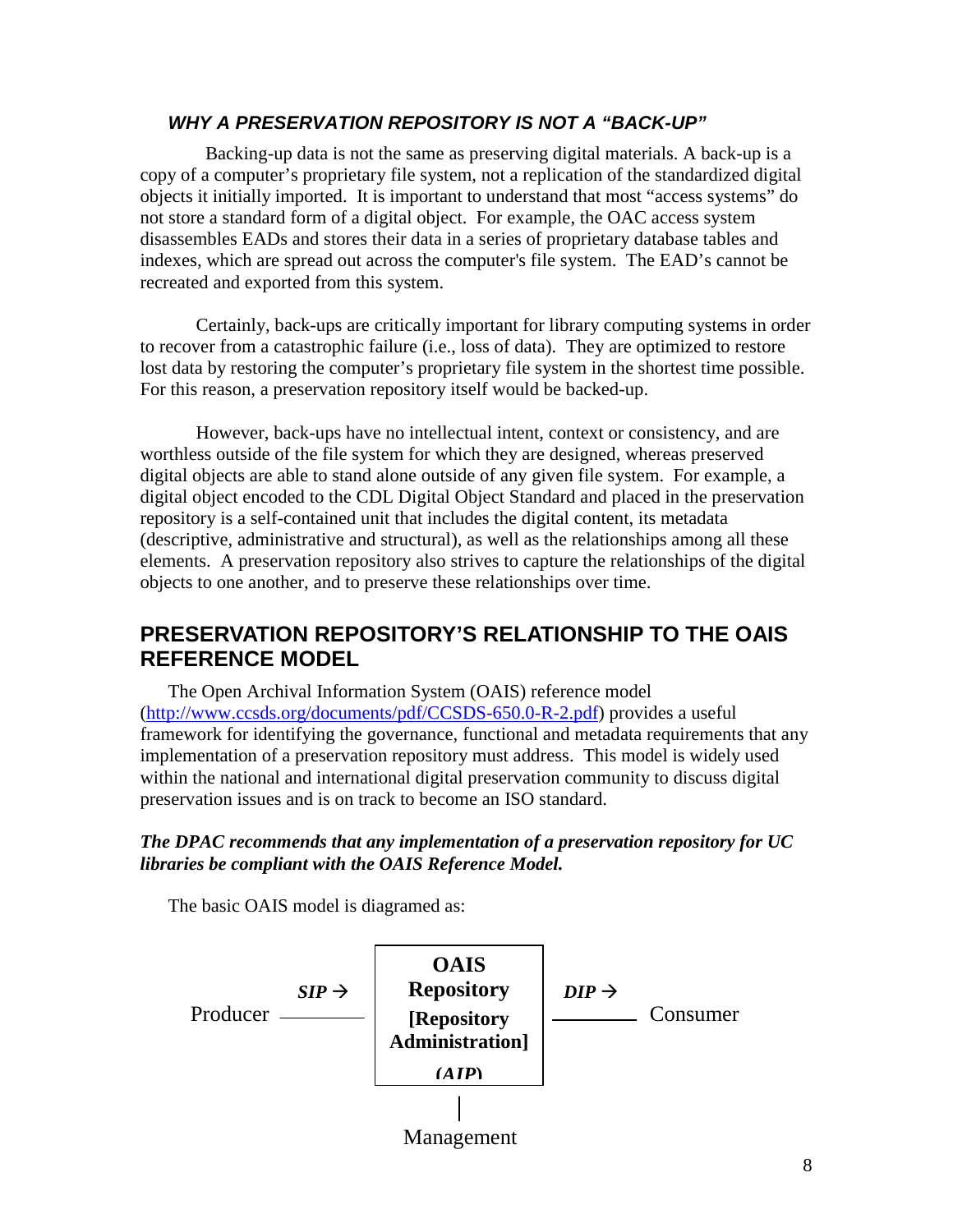The DPAC has adopted the OAIS terminology, as it has precise meaning and is being used internationally. The most notable exception to this guideline is that the OAIS term "archive," has been renamed to "preservation repository," for reasons explained earlier. A more detailed diagram of the OAIS model can be found in Appendix B, or at: <http://ssdoo.gsfc.nasa.gov/nost/isoas/dads/OAISOverview.html>

#### *OAIS ROLES AND RESPONSIBILITIES*

#### **Role of the Producer**

Given the scope of the DPAC's charge, the producers will be UC libraries, including its special collections and archival operations. Note, the producer is the organization that submits digital materials to the archive, which is not necessarily the same person or organization that created the materials. Librarians may select, catalog and deposit their electronic books, journals and any other materials into the preservation repository. Curators may select, validate, process and deposit their archival collections. It is the responsibility of the "producer community" to set standards, guidelines and best practices for content creation (including "born digital" materials), metadata capture, and digital object encoding for the materials being deposited. So far, UC libraries have these necessary standards, which include MARC, Encoded Archival Description (EAD) and the CDL Digital Object Standard. It is also the producer's responsibility to maintain the materials in the repository, updating the content and metadata as necessary.

#### **Role of the Consumer**

The consumers of the materials in the preservation repository are again, the UC libraries. The consumers are the original producers, who will need to retrieve materials from the repository for occasional maintenance, disaster recovery, etc. A consumer's library access system may also retrieve digital materials for its patrons' use, as described in the section titled *Discovery and Dissemination Services* (see below).

#### **Role of the Preservation Repository Administration**

The repository administration is responsible for day-to-day operation of the service. It is required to negotiate *"submission agreements"* with producers to define how and when materials will be deposited, as well as *"dissemination agreements"* with consumers to determine how materials can be discovered and extracted from the repository. The administration also has the responsibility to negotiate digital migration plans with producers, as they become necessary over time. *The DPAC recommends that the CDL undertake the role of preservation repository administration.*

#### **Role of Management**

Management sets overall policy for the preservation repository service and is responsible for securing funding. It must resolve high-level conflicts between producers, consumers and the preservation repository administration. Within the UC system, the Regional Library Facility Boards provide a model for a preservation repository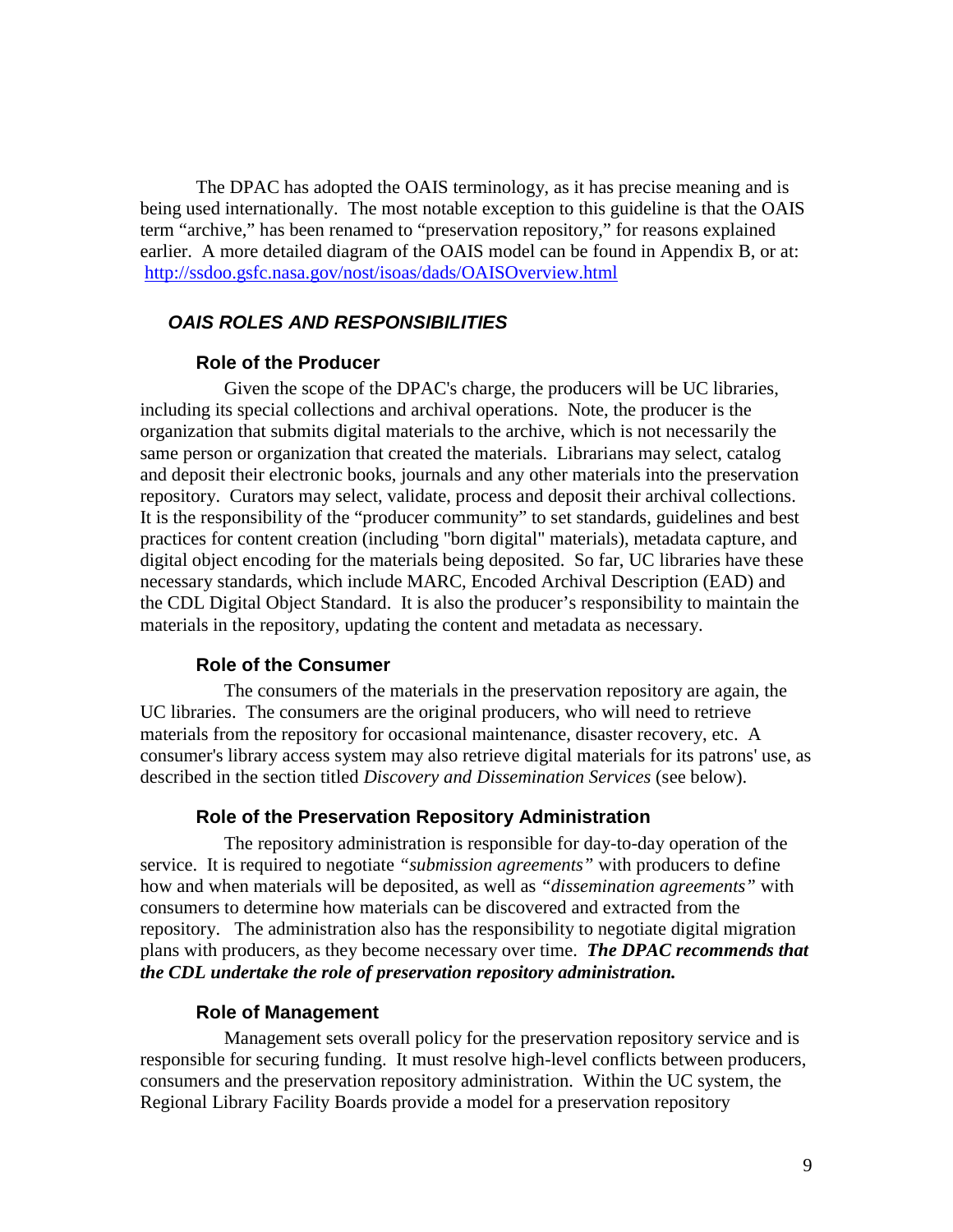governance structure. *The DPAC recommends a preservation repository management membership roster that reflects the preservation repository's stakeholders*. For example, it could include two University Librarians, one or two faculty members, and one representative each from the Collection Development Committee (CDC), Library Technology Advisory Group (LTAG), and the preservation repository administration.

#### *THE SIP, AIP AND DIP*

The submission information package (SIP) is the format and encoding standard used by the producer to send digital materials to the preservation repository and is documented in the submission agreement. The first SIPs that would be used for UC libraries will be MARC, EAD and CDL-DO standards.

The AIP is the archival information package and represents the format used to store the materials in the preservation repository. For now, this can also be MARC, EAD and CDL digital object standard definition, extended to include any additional information required by the repository (e.g., a link from the digital object to the submission agreement it was entered under).

Finally, the DIP is the dissemination information package and represents the format and encoding used to send materials extracted from the preservation repository to consumers. As the DPAC is not recommending a public interface, the main consumers are the producers. Again, MARC, EAD and CDL Digital object definitions could be used.

# **PRESERVATION REPOSITORY SERVICES**

#### *INGEST, STORAGE AND DISSEMINATION SERVICES*

The preservation repository administration should negotiate "submission agreements" with producers to define how, when and under what terms materials will be deposited, as well as "dissemination agreements" with consumers to determine how and under what terms the materials can be searched and extracted from the repository. The process of negotiating these agreements is extremely useful in that it requires that all parties address their expectations, roles and responsibilities. Equally important, the agreements formalize and document this information for future reference, as informal agreements will be forgotten over time.

DPAC's recommendation that the consumers of preservation repository services be limited to producers simplifies the dissemination agreement. That is, the producers will deposit MARC, EAD and CDL-DOs and, upon request, have these same formats returned. The submission agreement is more complicated; the DPAC has developed a submission agreement template (see Appendix C) that can be used and expanded upon by the preservation repository administration. All materials deposited should have references back to the submission and dissemination agreements under which they were deposited.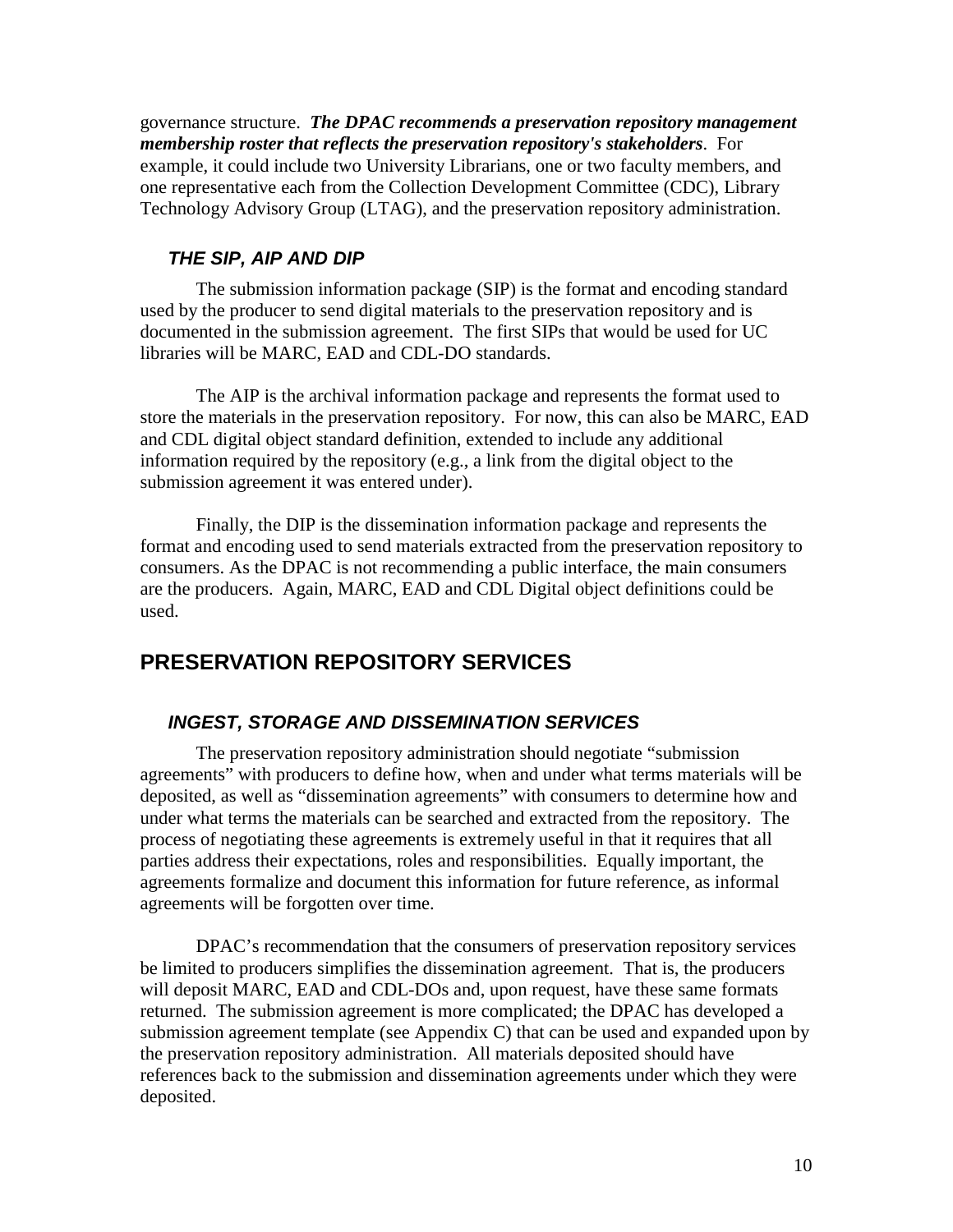### *The DPAC recommends that only materials covered by a pre-negotiated submission and dissemination agreement be deposited in the preservation repository.*

## *DIGITAL OBJECT INTEGRITY SERVICES*

A primary function of a preservation repository is to ensure the physical and intellectual integrity of deposited materials.

### **Physical and Linking Integrity**

Physical integrity services ensure the digital objects (i.e., their bits) are not inadvertently or maliciously altered. There are technologies available to support these services, such as check-sums and digital signatures. Special attention must be given to system security to ensure that unauthorized intruders don't maliciously change data.

Other serious challenges to integrity are cases involving relationships within objects or between objects (e.g., "links," such as URL's, URN's, etc.). Some examples of these challenges follow.

The first case is where links are within an object. For example, the CDL-DO standard has a *file inventory* section that tracks all the different files that make up the digital content. If a digitized book has 100 pages, there could be 100 TIFF files that represent the master images for all pages. These files can be embedded in the object, or pointed to via links. In the latter case, digital object integrity would require depositing the separate content files in the repository.

A more complicated case is where links are used to represent relationships between objects in the preservation repository. For example, an EADs container list points to CDL digital objects that make up the collection being described by the EAD. As it would not be reasonable to try to embed all the CDL objects within the EAD, original links between the EAD and CDL objects would have to be maintained within the repository.

Another complicated case is depositing an object that links to another, which in turn links to others, and so on. How many levels of links should be harvested and deposited in the repository?

The most problematic case is when a deposited object links to a digital object *outside* the repository. This could happen when the link is to an object that has copyright restrictions and therefore cannot be added to the repository.

Careful planning will help to achieve object integrity and should be addressed in the submission agreement negotiated between the producer and preservation repository administration. With the producer's cooperation, it should be possible for the administration to ensure integrity within and between objects in the repository. However, the preservation repository may not be able to ensure long-term integrity for relationships represented by links to materials outside the repository.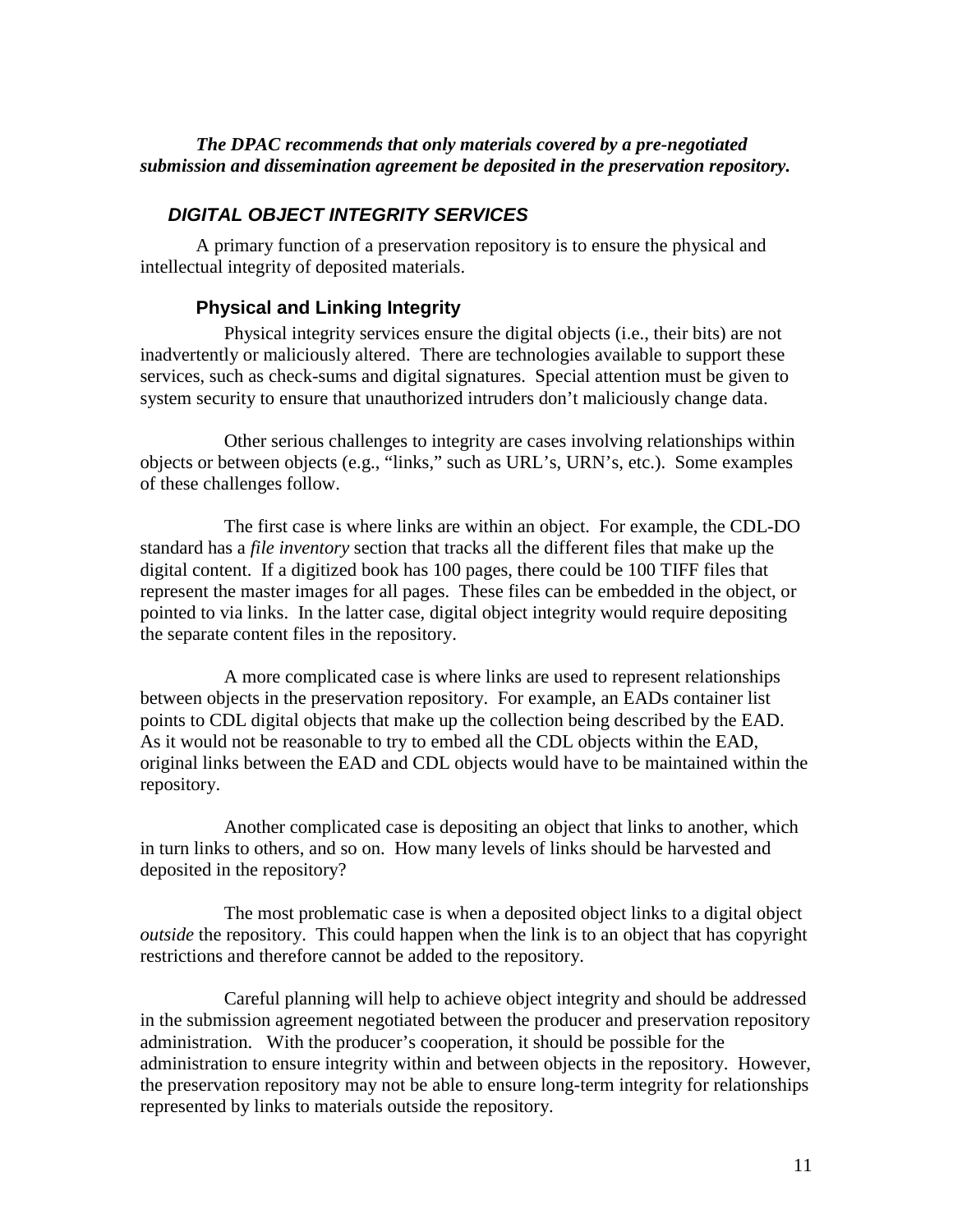#### **Data Migration Integrity Services**

All policies and procedures for the preservation repository are designed to protect the integrity of deposited materials over the long-term. There will come times when it will become necessary to migrate digital objects to new, more efficient and cost effective technologies and data formats. The DPAC describes a migration as the ability to create an *exact copy* or *transformed version* of deposited materials. An *exact copy* is one in which the migrated metadata and content has not been changed (i.e., the bits that make up the metadata and digital content are the same). A *transformed version* of the original digital object is created when the bits that represent the object's metadata and content need to be changed.

#### *Basic Migration Service*

Two levels of migration service are proposed. The *basic migration service* provides for depositing, saving and returning exact copies of deposited materials, *up to the point of a transformative data migration.* The goal of a basic migration is to preserve the physical and linking integrity of the digital objects. Basic migrations, such as refreshing data or replicating it to new storage media, will be the responsibility of the preservation repository.

#### *Transformative Migration Services*

Due to advances in technology, changing the bits that make up the digital object will become increasingly necessary. It is only a matter of time before popular file formats, such as ASCII, TIFF and JPEG are replaced by new formats, which will necessitate migrating the currently used formats forward. A migration that changes the bits of the digital object is called a *transformative migration* and the output of this process is a *transformed version* of the original object. For example, a transformative migration to convert text in the 8-bit ASCII character set to the 16-bit UNICODE standard would be simple, but other transformative migrations could be considerably more challenging.

The goal of a transformative migration is to ensure the *intellectual integrity* of the digital object by retaining all the *essential information* it contains, as opposed to the actual bit sequences that comprise the original content.

If the producer provides all the necessary metadata required by the preservation repository to support long-term preservation, the administration will guarantee that they will work with the producer to plan a transformative data migration. Transformative data migrations are a shared responsibility of the preservation repository and the producer.

#### *EDUCATION AND OUTREACH SERVICES*

Education and outreach services promote the importance of digital preservation, explain policies and procedures that govern the responsibilities of the preservation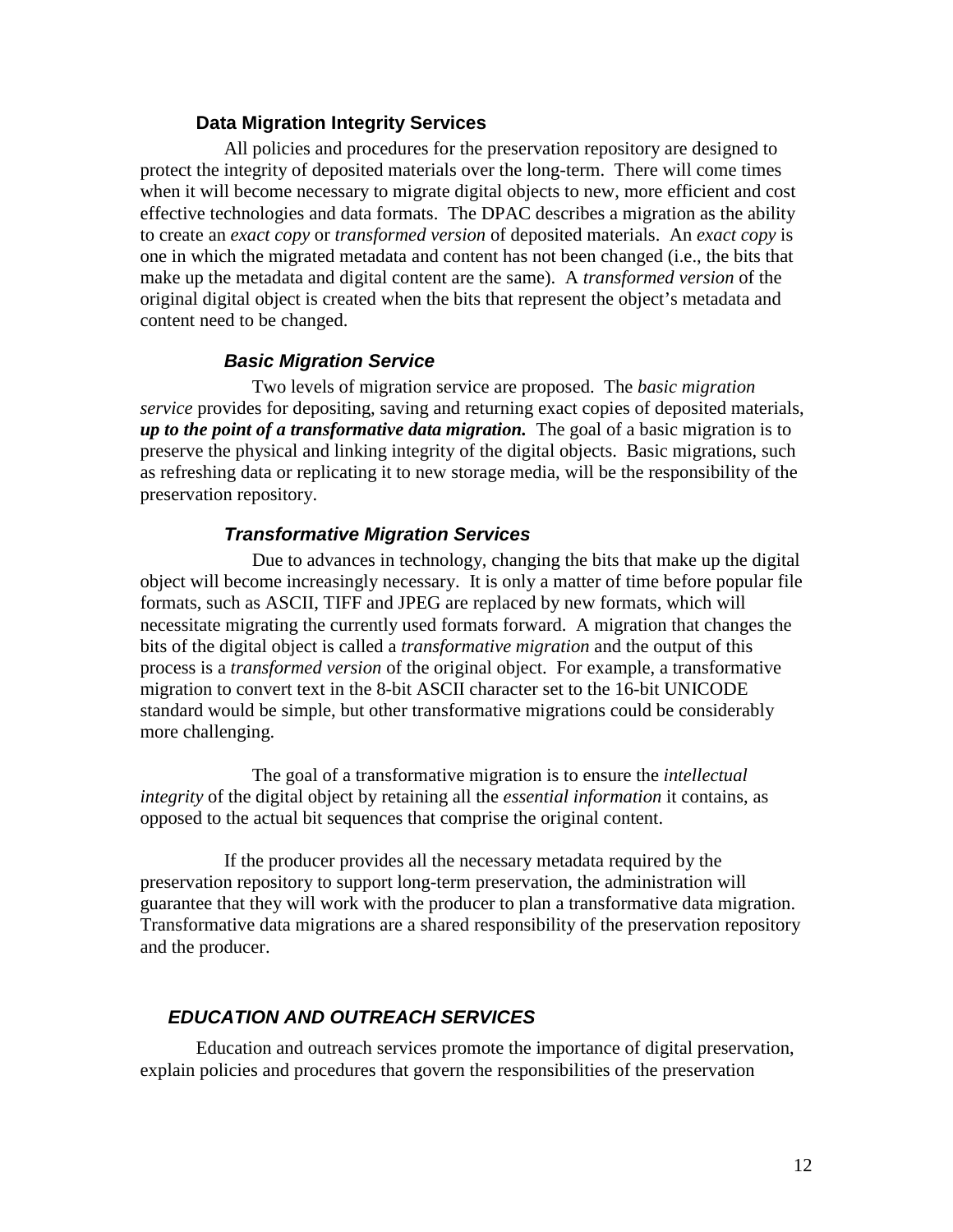repository and the community using its services, and provide expert consultation and training on digital preservation issues.

The long-term preservation of digital materials requires input and action from many different stakeholders: faculty, library selectors, catalogers, technologists, preservation repository staff, etc. The preservation repository administration is in a unique position to take a proactive role in educating the University community to the risks inherent in the long-term preservation of digital materials, as well as actions to mitigate these risks. In particular, preservation repository staff could help to educate producers about their responsibilities in minimizing risks. For example, producer communities need to establish digital preservation policies, as well as workflows and best practices to capture and encode digital content and metadata, including preservation metadata. The staff could organize workshops and training sessions to help campuses identify digital preservation issues, develop responses, and then document these in submission agreements.

*The DPAC recommends that the educational and outreach services be centralized in the preservation repository administration managed by the CDL. From a resources perspective, centralizing this highly specific expertise at the CDL will help to limit the need to develop these skills at every UC library.*

#### *DISCOVERY AND DISSEMINATION SERVICES*

The preservation repository must provide a basic discovery and dissemination service so consumers can find and extract needed materials. *The DPAC recommends that the request for an object be via a unique ID assigned to the object by the producer, and indexed in the preservation repository.* This simple form of access will help minimize the complexity and costs of running the preservation repository.

In addition to consumers' discovery needs, the preservation repository administration may also index certain metadata to provide discovery services required to fulfill its mission (i.e., identifying what producer deposited an item, discovering objects that have a data type that needs to be migrated, etc.).

#### **Advanced Discovery and Dissemination Services (optional)**

Advanced search and display services are critical in developing any useful end-user system. The DPAC defines an *access system*, as one that is designed to fill a range of advanced discovery and dissemination needs for a particular end-user community. The DPAC views access systems as transient. That is, communities will create access systems when they have the need and the resources to do so, and will abandon these systems when the need or resources diminish.

As opposed to an access system, a preservation repository is optimized to preserve digital materials over time, returning exact or transformed copies of the deposited materials to the consumer. So, what is the relationship between access systems and the preservation repository?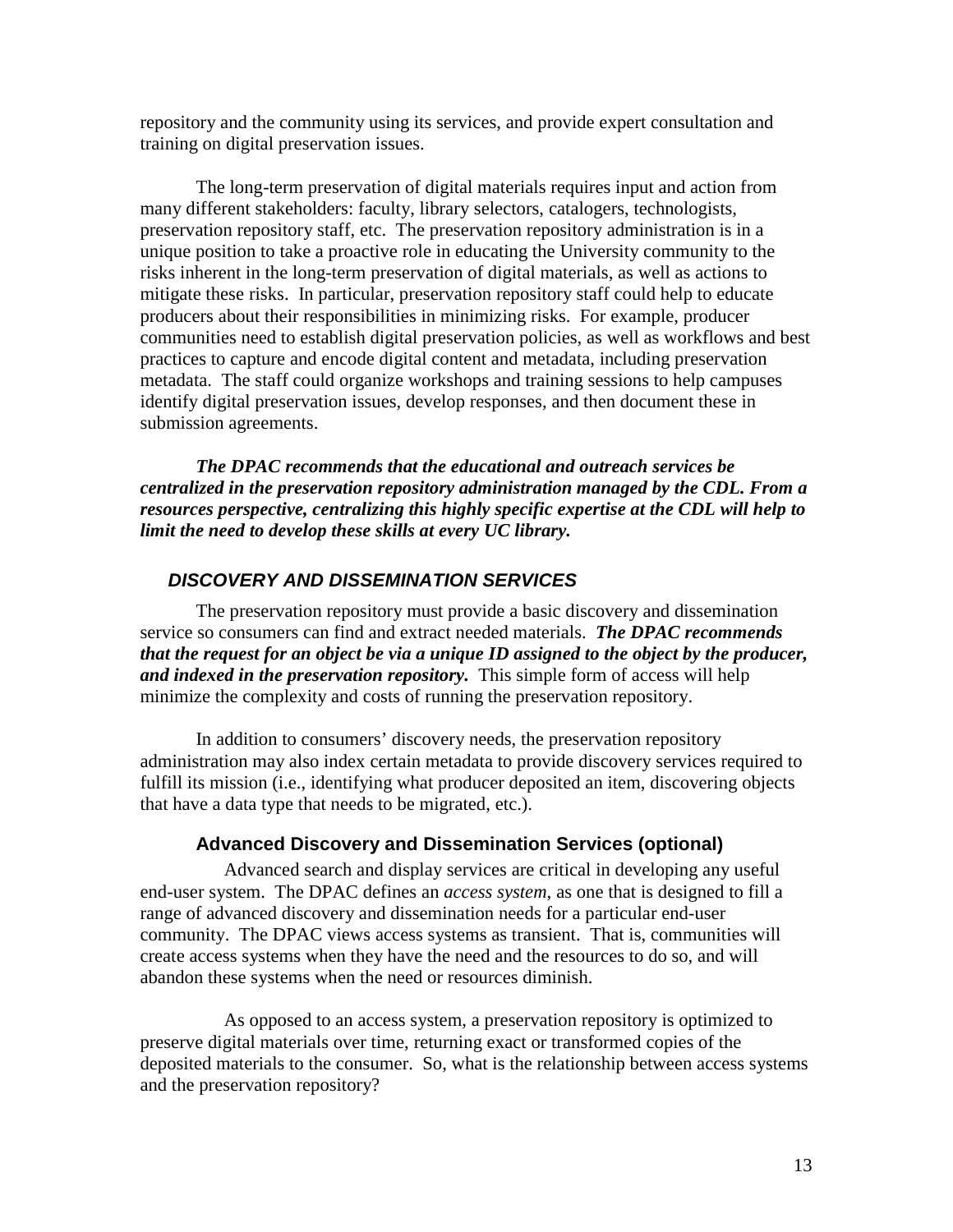First, the DPAC feels it's important to strictly limit end-user access to the preservation repository in order to contain costs. If a preservation repository begins adding advanced discovery and dissemination services for end-users, the complexity and the cost of the system will increase dramatically. No matter how many advanced services are added, there would be continued pressure to keep adding new features found in commercial access systems. The DPAC believes the preservation repository will collapse under its own complexity and cost, if it attempts to directly compete with end-user access systems

On the other hand, one problem in implementing a preservation repository is that depositing materials is an extra step for the producer. So, there needs to be sufficient motivation for producers to deposit their materials. The DPAC proposes a *real-time object export service* be explored as an advanced dissemination service of the preservation repository. Real-time object export would allow access systems to request objects from the preservation repository and therefore, not have to store these objects themselves. This service clearly delineates the relationship between access systems and the preservation repository. The real time object export service will continue to increase in importance, as very large digital audio and video objects start to populate our collections. Subsidizing the cost of the preservation repository storage also would add incentive to producers to deposit their materials.

### *DATA RESCUE SERVICE (optional)*

The preservation repository could provide a data rescue service to help producers prepare ("rescue") digital materials that are not SIP-compliant. Examples include materials that were created before a submission agreement and SIP were established for that producer, or digital materials acquired by a producer in a non-SIP compliant format. *If a data rescue service is established, the DPAC recommends it be a recharge operation.*

# **INTELLECTUAL PROPERTY AND COPYRIGHT ISSUES**

The DPAC makes a distinction between intellectual property *access rights* and *preservation rights*. Access rights control what digital objects can be legally presented to each user and are most often granted through contract and licensing agreements. Therefore, access rights are managed by access systems, as opposed to the preservation repository, using rights management technology solutions (e.g., authentication/authorization systems, IP filtering).

Preservation rights address the legality of replicating digital objects for preservation purposes (i.e., exact copies or transformed versions). Without preservation rights, digital objects cannot be preserved over time. Preservation rights must be secured or granted by the producer and specified in the submission agreement. If these rights change for materials held in the preservation repository, the producer must alert the repository administration in a timely manner.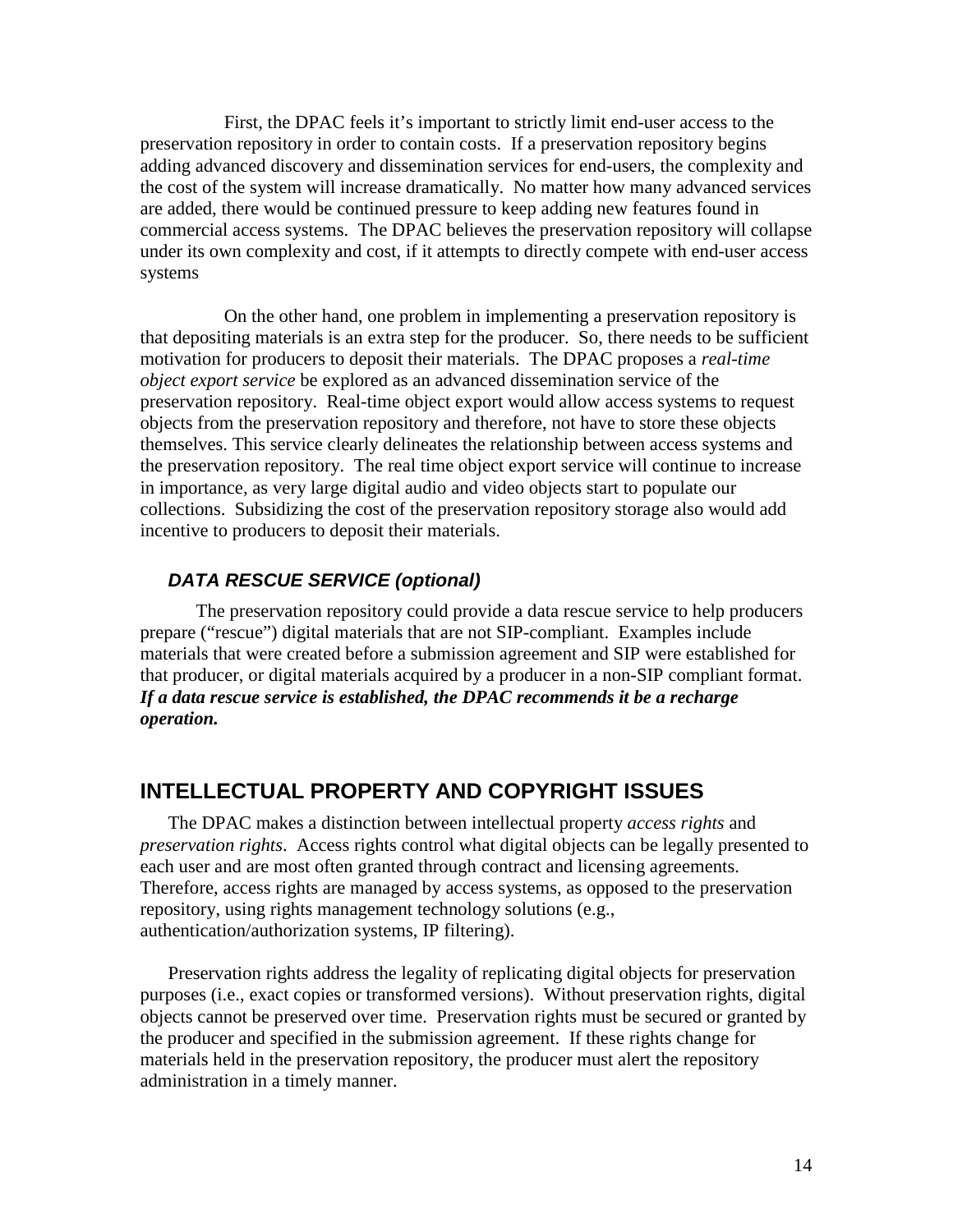*The DPAC recommends that UC libraries strive to only license digital materials for which preservation rights can be secured, and that the university administration and libraries work to ensure that intellectual property legislation does not impede the preservation of digital materials (e.g., restrict the right to make exact, transformed or derivative copies needed for preservation).*

## **CENTRALIZED VS. DECENTRALIZED PRESERVATION REPOSITORY**

*The DPAC recommends that a centrally managed preservation repository be created for the UC libraries rather than attempting to coordinate several decentralized campus preservation repositories.*

*The DPAC further recommends that CDL act as the centralized preservation repository administration, as it is well placed to ensure that best practices are both negotiated in submission agreements, and followed in practice.*

A centrally managed repository would reduce costs by implementing the repository and its services once for all UC libraries. In particular, storing very large digital objects once within the UC system would be cost efficient and would be particularly attractive to libraries if the *real-time object export* service were to be implemented.

While the DPAC recommends a centrally managed preservation repository, the repository contents should be replicated to limit the risk of loss to disaster. This replication could be as simple as having the preservation repository administration create tape copies of the digital objects, which would be stored in multiple locations. Or, if cost-efficient, a geographically replicated online version of the repository could be implemented.

*If the preservation repository is serving content to access systems via the real-time object export feature, the DPAC recommends that the preservation repository be run as a "high availability" service (e.g. using clustered servers) to minimize unscheduled downtime.* The costs and benefits of the high availability service would have to be determined to justify the service.

# **COSTS**

The cost of an initial implementation of a preservation repository is separated into the one-time capital costs and recurring labor costs. Each cost element relates to an initial system scaled to store three currently existing collections: MARC records, EAD records, and the CDL digital objects. The initial scale of the system is:

- 30 million records
- 5 TB total capacity (last for 3-4 years)
- Access rate of 10% per year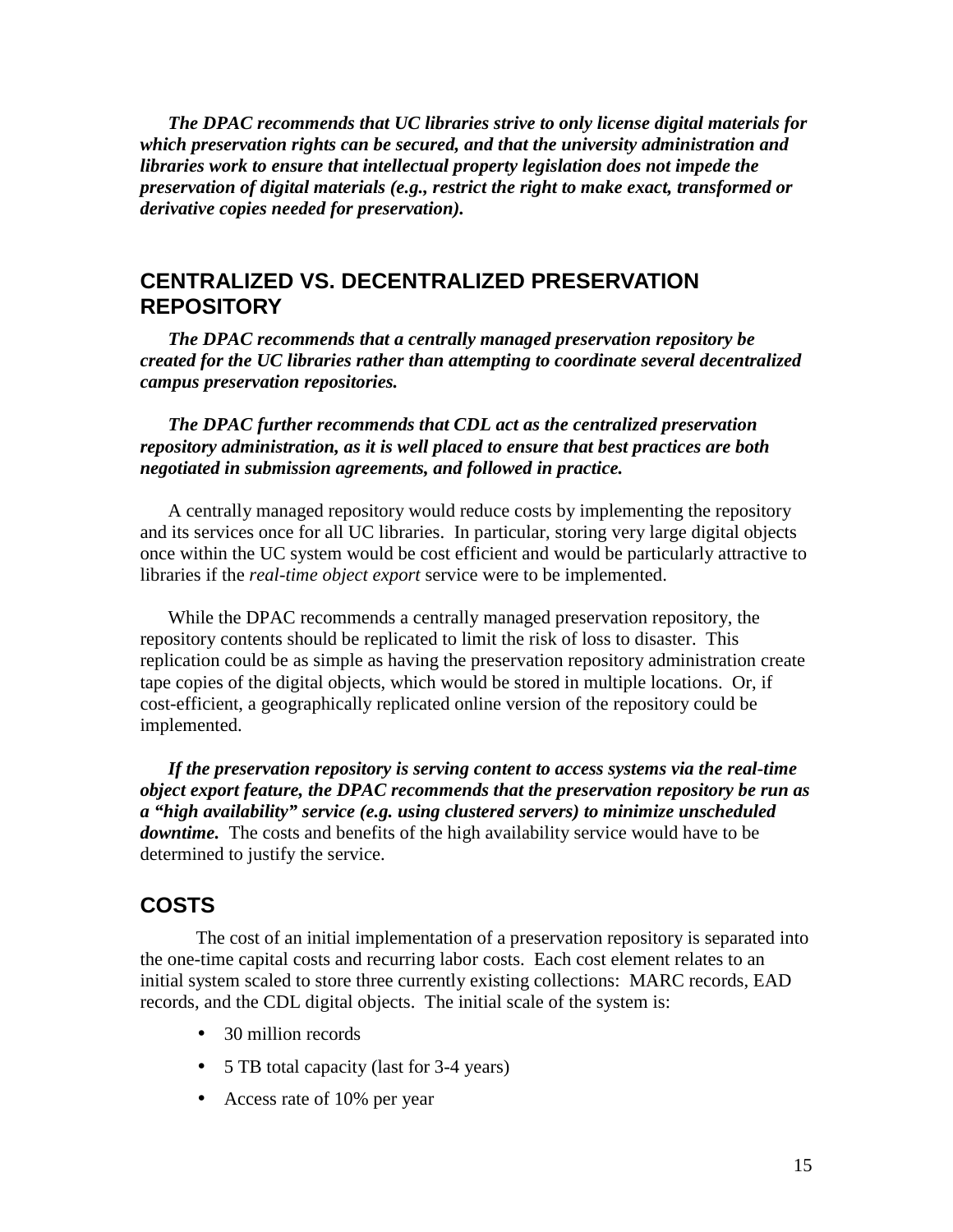• Approximately 11 submission agreements to start (one per library)

\$377K is the hardware/software startup cost and \$227K is the recurring salary expense needed to implement an off-line preservation repository. This implementation would not include the real-time object export service (i.e., providing digital objects to public access systems). An additional \$87K startup expense would be required if the preservation repository were expanded to support real-time object export, for a total startup cost of \$464K. The following explains the costs in more detail. All these costs assume the preservation repository runs in an established data center.

*Governance* – The DPAC recommends a governance/management structure modeled on the RLF boards (see Role of Management). The main operating expense would be travel costs to be covered by each participating campus.

*Director of the Preservation Repository* (\$111K per year; includes 23% benefits) – A CRM II would be hired to manage the repository services, advocate use, and manage the interactions with the UC campus libraries, including negotiation of the submission agreements.

*Production* (\$116 per year, includes 23% benefits) – A 0.5 PA IV (\$55K) is needed to manage the database, schedule processing for the submission process, and manage the submission process. 0.25 FTE PA III (\$23K) is needed as a system administrator to manage the accession, storage, and access platforms. 0.5 FTE PA II (\$38K) is needed to support the submission and retrieval of digital objects.

The production workflow is structured around the submission agreements and submission of digital objects. A reasonable workload is to process a new submission agreement and associated digital objects every two weeks. The initial effort will take longer as the submission information packages are defined and the processing steps for each type of submission information package are developed. Once the primary submission types are established, the submission process can be automated.

*Hardware and Software* (\$377K) – The basic hardware system is designed to support an off-line storage service. The components are:

- Accession platform (\$48K) includes a 2-processor server at \$25K, an Oracle license at \$18k, and 50 GB of disk space for the information catalog at \$5k.
- Access platform (\$48K) the system also serves as the back-up system to the accessioning platform, and uses a duplicate hardware configuration.
- Storage system ( $$281K$ ) tape storage is assumed as the cheapest support mechanism for off-line access. The cost of tape media is currently \$1,250 per TB. The cost of buying a tape robot is about \$125K, and the cost of a hierarchical storage manager is about \$100K. The cost of the CPUs for managing the system is about \$50K. The capacity of the system is much greater than initially needed.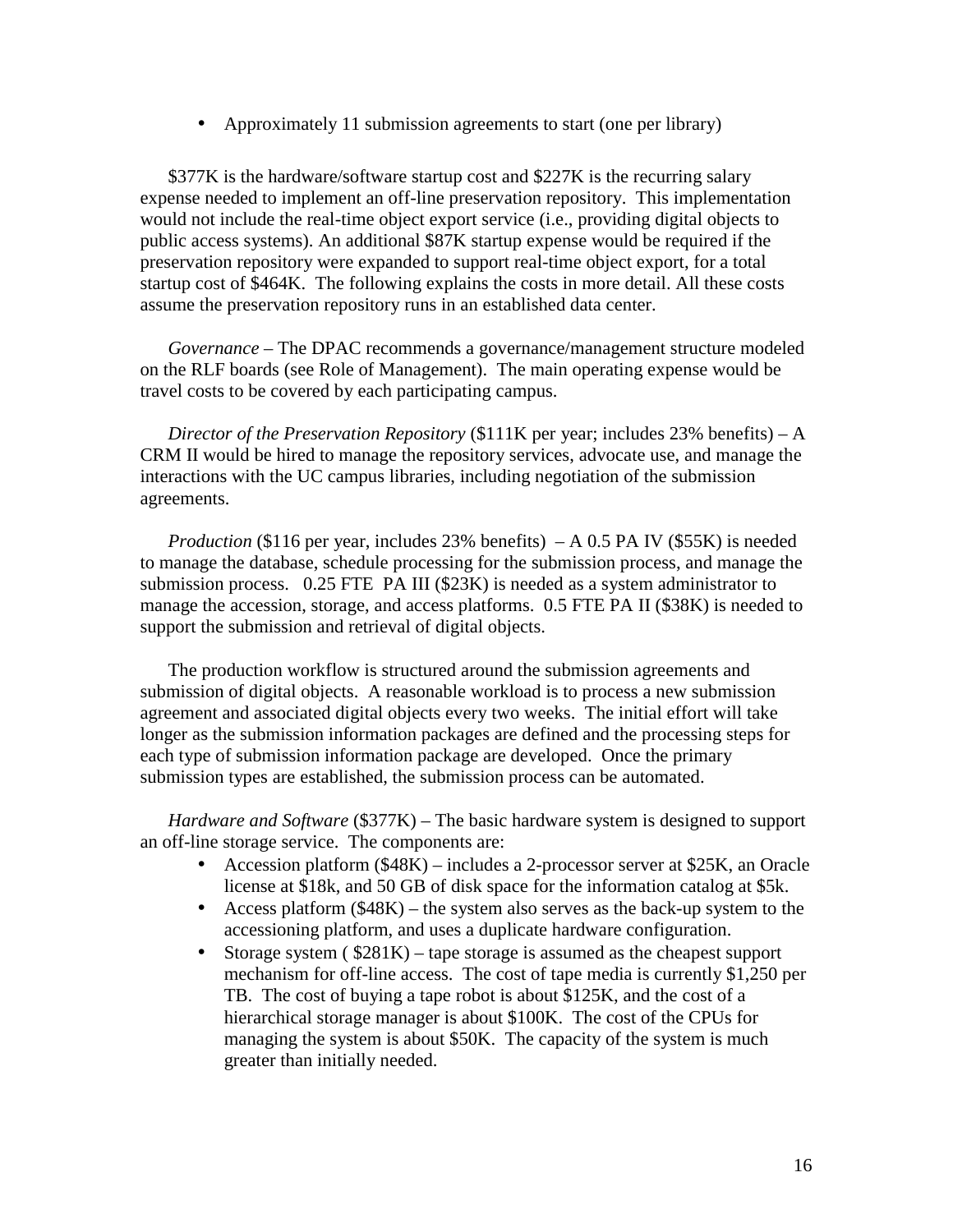*Expanded hardware and software system for a real-time object export service* (\$87K additional, for a total startup cost of  $$464K$ ) – The basic hardware system would be augmented with a disk cache to support on-line access. Disk systems currently cost about \$25,000 per TB. Given that the disk cache only needs to hold actively referenced data, the size of the disk cache should be about 35% of the archive size (set from the combined access rates). This implies a disk cache of 3.5 TBs at a cost of \$87K.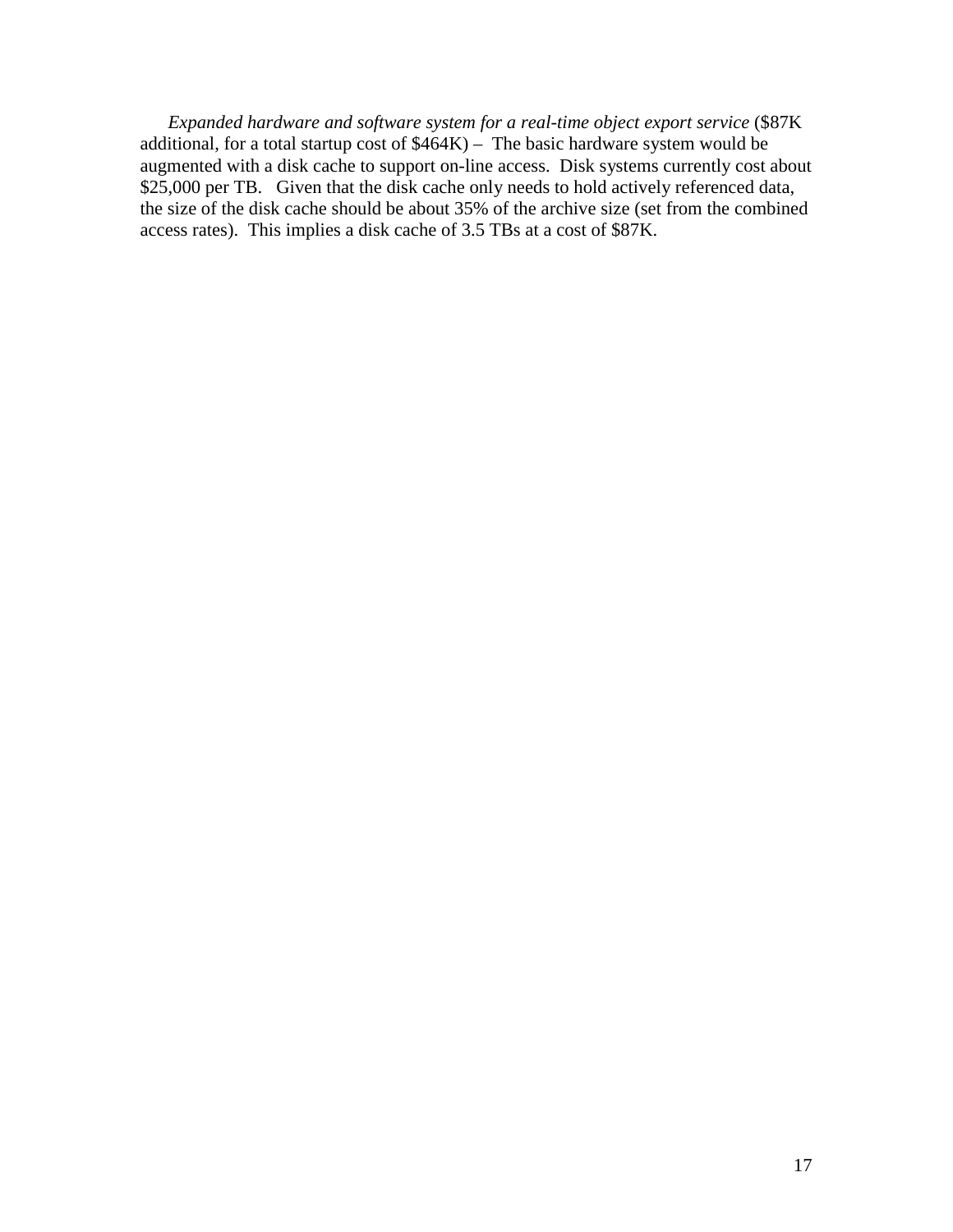# **APPENDIX A: METHODS TO MITIGATE THE RISK OF LOSING DIGITAL MATERIALS**

All organizations that wish to mitigate the risk of losing digital materials should:

- *1) Place the preservation repository in an institution that has preservation as a "core value" and has a stable long-term future.*
- *2) Ensure the preservation repository service has a secure funding model.*
- *3) Specify and collect the preservation metadata that will allow for future data migrations.* For example, information on how the original object was created, stored and rendered on access systems.
- *4) Set standards, guidelines and best practices for the repository* For example, the CDL Digital Object Standard provides a single metadata/content encoding that can be used with any hierarchical object (book, journal, diary, correspondence, photograph, etc). Therefore, if someday TIFF is replaced, it will be easy to find all the TIFF files in each object.
- *5) Limit "linking" outside the repository* Try to have a stored object fully contained inside the repository, as the repository service cannot control the preservation of materials on the outside. However, there may be times it is not appropriate, important or possible to do this (e.g., copyright issues over harvesting linked objects).
- *6) Use standard file formats for digital content* There is a greater chance that popular file formats (TIFF, PDF, XML encoding, etc.) will be able to be migrated to new technologies.
- *7) Store multiple content file formats where possible and economical* For example, it should be possible for a born-digital XML document (e.g. EAD) to be "printed" to disk to as a PDF document. Or, Word documents can be printed as PDF using Acrobat. Having more than one format increases the chance that the document can be migrated forward.
- *8) Always preserve the original deposited material.* While it may not be technically possible or economical to migrate a document upon obsolescence of the format, it may at a future time.
- *9) Describe the materials in enough detail so one can check authenticity.* One should be able to check a narrative metadata description against the content to help validate the material as being the correct item.
- *10) Implement quality control measures.* For example, use digital signature techniques to ensure an object hasn't changed since its last back-up. Have people spot-check stored materials on a random basis.
- *11) Replicate the preservation repository in multiple locations* Storing materials in different geographic locations minimizes the risk of losing materials in the primary repository to fire, flood, etc. It may also be desirable to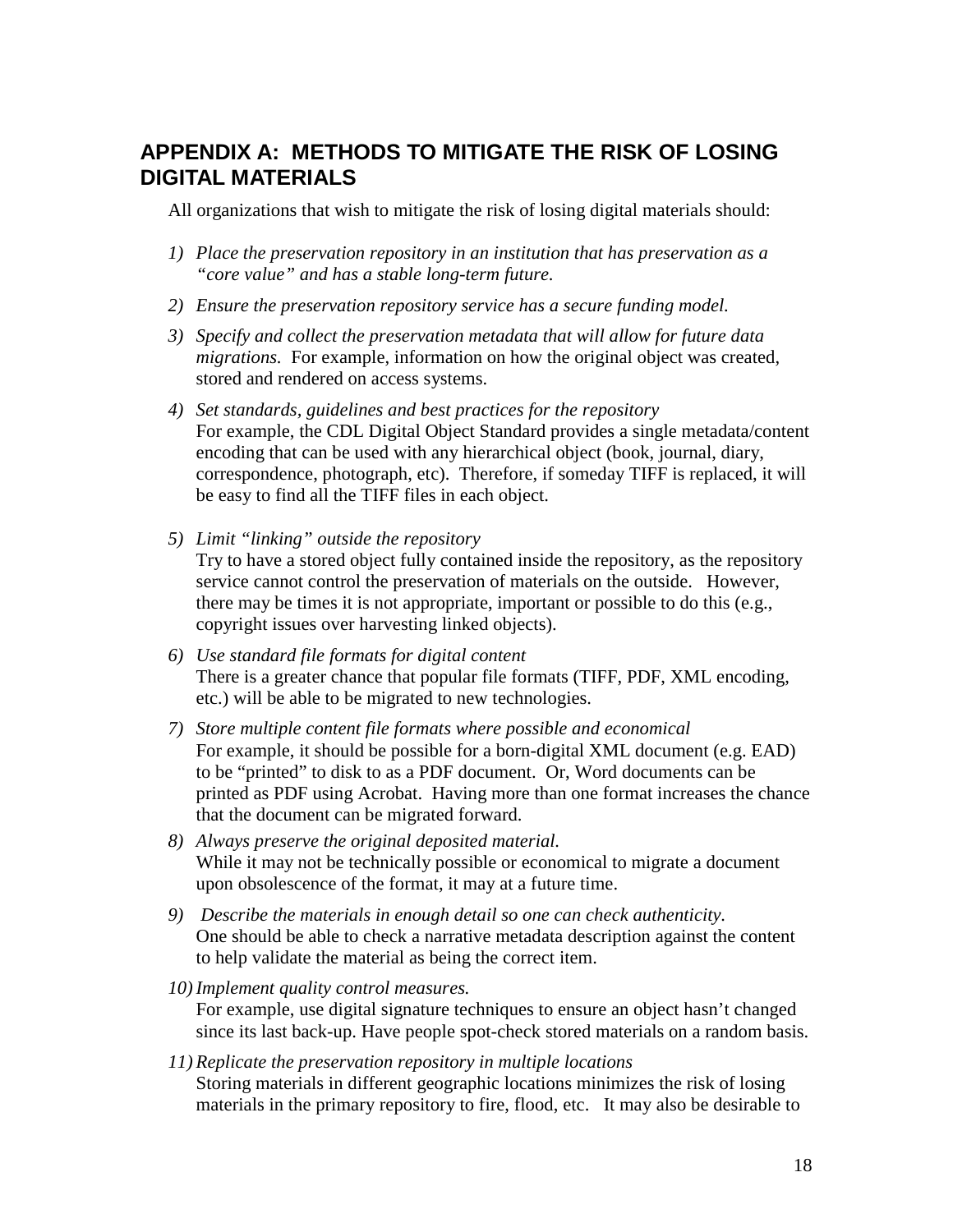store the same materials in multiple repositories using different technologies. This would protect against a catastrophic software failure that damages materials in the primary repository and its replications.

#### *12) User Education*

Last but not least, it is critical that producers and consumers of preservation repository services be educated to its mission, policy and procedures, as well as their own responsibilities (e.g., developing and following standards, guidelines and best practices, negotiating submission and dissemination agreements with the repository, etc.).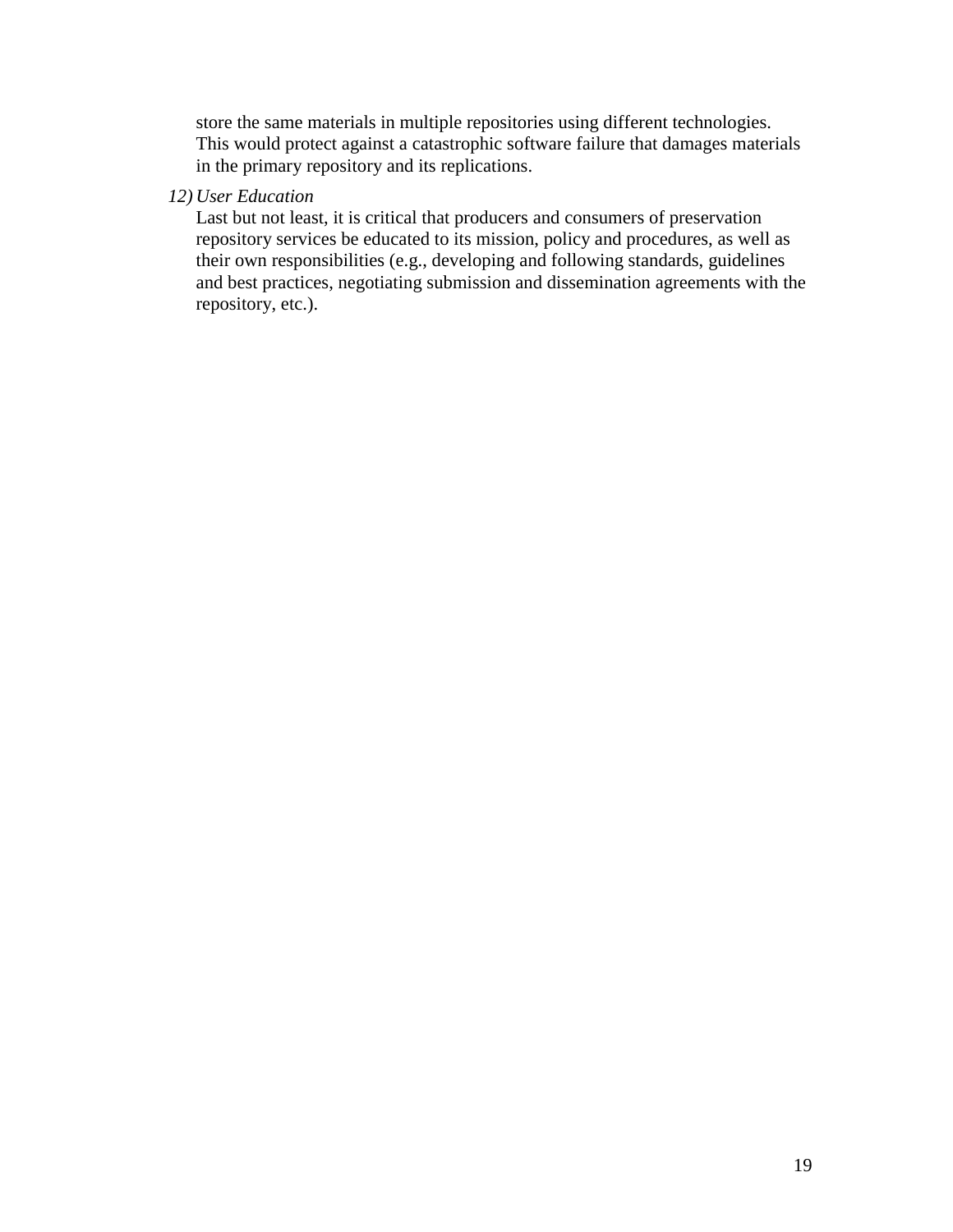# **APPENDIX B: OVERVIEW OF THE OAIS REFERENCE MODEL**

*Editor Note: This information was retrieved and reformatted from:* <http://ssdoo.gsfc.nasa.gov/nost/isoas/dads/OAISOverview.html>

# IMPORTANT CONCEPTS FROM THE DRAFT ISO STANDARD **"REFERENCE MODEL FOR AN OPEN ARCHIVAL INFORMATION SYSTEM (OAIS)"**

 The following figures and text provides a set of terms and concepts into which fundamental, long-term, archival activites may be mapped and thus compared. Long-term is long enough to be concerned about the impacts of changing technologies on the management, preservation, and distribution of archived information. This material has been adopted from the draft ISO standard entitled "Reference Model for an Open Archival Information System (OAIS)." For clarification of this material please see the full *reference model document* ( [http://ssdoo.gsfc.nasa.gov/nost/isoas/ref\\_model.html](http://ssdoo.gsfc.nasa.gov/nost/isoas/ref_model.html) ).



Figure 1: Functional component model for an OAIS

The functional areas of figure 1 include both systems and people needed to support the OAIS operation. The OAIS is an archive that meets a set of responsibilities as defined in the reference model document and this allows an OAIS archive to be distinguished from other uses of the term 'archive.'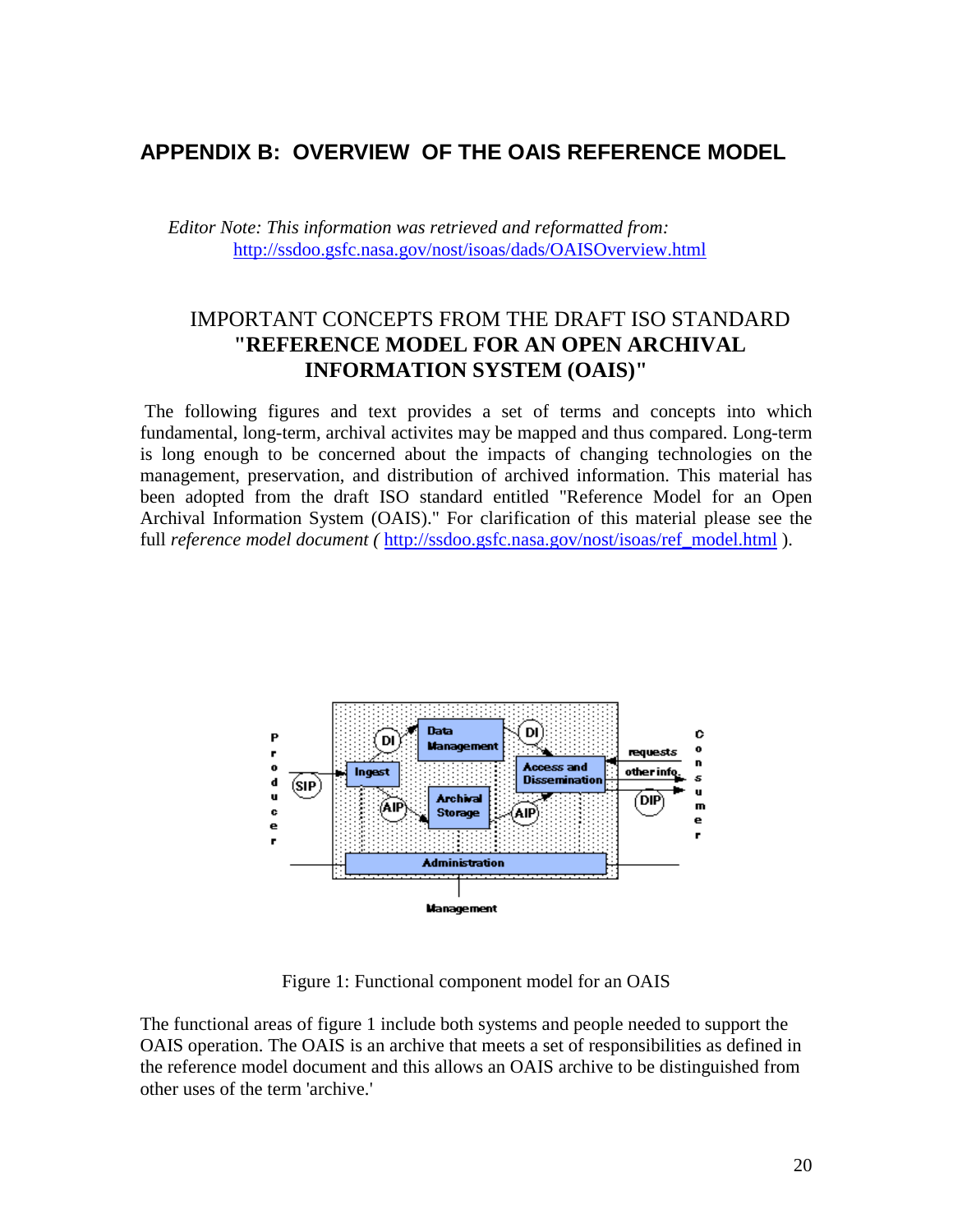Information objects (which may be any type of data), together with attributes needed for efficient ingest, archival preservation, and searching, are received from data Producers by the INGEST function using a Submission Information Package (SIP). The INGEST function does validation, adds supporting information as needed, ensures that the information is understandable to the designated Consumer communities, and peforms any transformations needed to put the information into archival storage forms. These transformations may include reorganizing and reformatting to meet archival storage and dissemination needs. The resulting information objects are sent to ARCHIVAL STORAGE using an Archival Information Package, and search information (e.g., Catalog data) used to support Consumer selection of archived data is sent to DATA MANAGEMENT as Descriptive Information.

ARCHIVAL STORAGE accepts Archival Information Packages, stores and manages them, and provides them to ACCESS and DISSEMINATION in response to requests. It also handles migrations of Archival Information Packages to new media when specialized domain oversight is not required to perform the migration.

DATA MANAGEMENT is the repository for all information used to support search aids, and for all information (outside of ARCHIVAL STORAGE) used to support the general operation of the archive. It stores all the Descriptive Information (catalog information) used to support searching and ordering. It stores all the request information generated by Consumers and by the archive in responding to requests. It stores all the information about Consumers.

ADMINISTRATION is responsible for coordinating daily operations of the archive, and for addressing the implementations of policy issues which impact multiple archival functions. In contrast, Management is a higher level function that oversees archival operations as only one of its responsibilities. ADMINISTRATION makes sure that necessary hardware and software are purchased and maintained, that security is maintained, and that the archive is using cost-effective technology and standards. It also oversees negotiations with data Producers on what is to be submitted to the archive, and it ensures that Consumers are generally satisfied with its services. It ensures the long-term preservation function is accomplished.

Consumers interact primarily with the ACCESS and DISSEMINATION function to find and receive information objects of interest. The finding aids used are supported by the catalog data (Descriptive Information) held by DATA MANAGEMENT. Requests to ARCHIVAL STORAGE yield Archival Information Packages (AIPs) which are processed as needed by ACCESS and DISSEMINATION to complete the order. Standing orders are processed automatically as the information becomes available and meets distribution requirements. Disseminations are provided as Dissemination Information Packages (DIPs) to the Consumer using some protocol (e. g., FTP, http, or tape).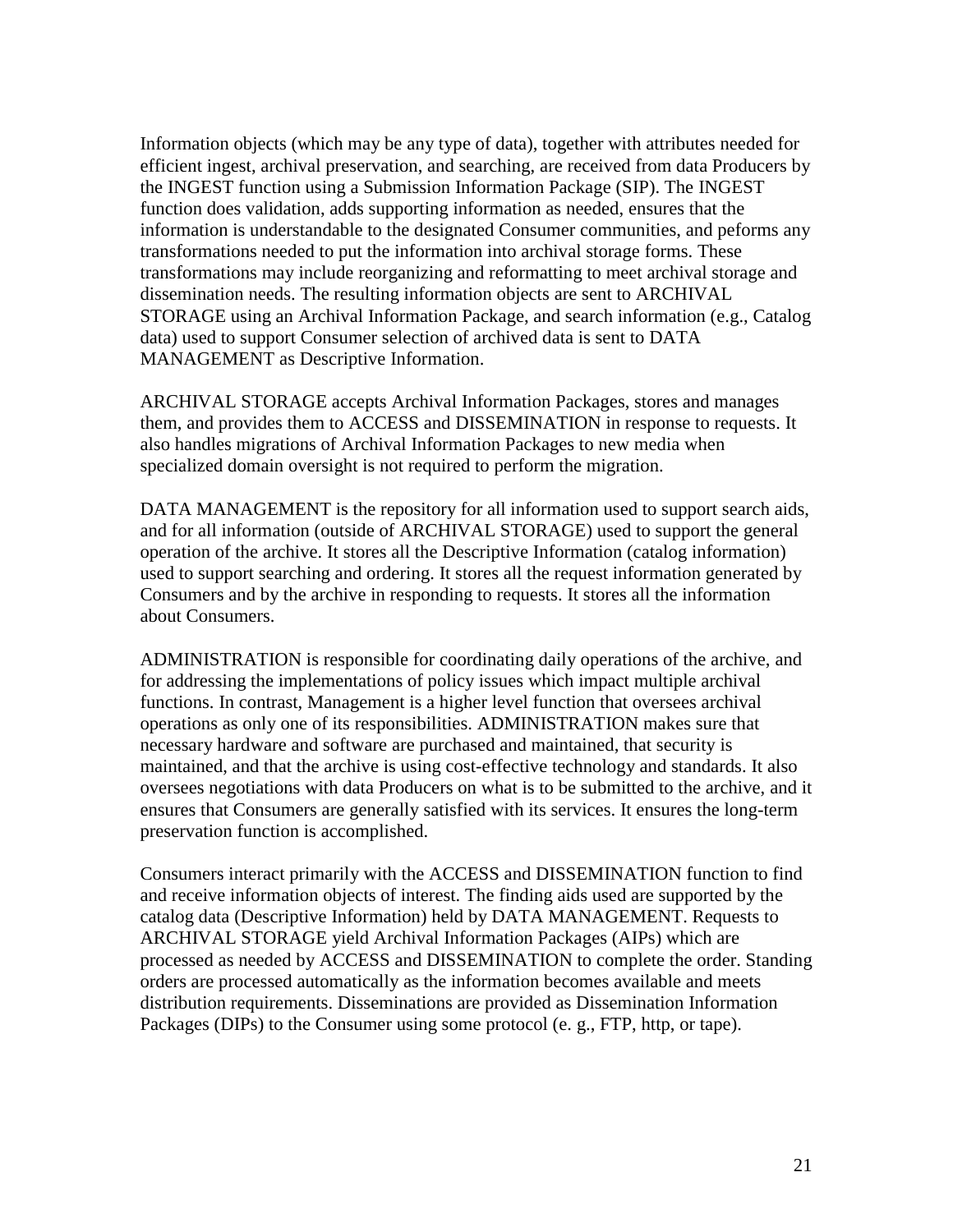#### **Information Models**

The other major dimension for the reference model is the modeling of information in the OAIS. A general model of archival information objects is shown in Figure 2. Much more extensive modeling is contained in the full document.



## **OAIS Archival Information Package (AIP)**

Figure 2: Archival Information Package Objects

The **Archival Information Package** (AIP) contains two primary information objects that are identified as **Content Information** (CI) and **Preservation Description Information** (PDI). The Content Information is that information which is the primary information submitted for preservation. The scope of what constitutes this information is agreed to between the archive and the Producer. To be complete, and preservable for the long-term, this information must include the associated Representation Information (or format information) that turns the Content Information bits into meaningful information.

Once the Content Information has been determined, it is possible to ask what constitutes the Preservation Description Information for that particular Content Information. The PDI includes several types of additional information that are needed to help preserve the Content Information. These are:

o **Reference**: How consumers can uniquely identify the Content Information from any other Content Information.

o **Provenance**: Who has had custody of the Content Information and what was its source. This would include the processing that generated it.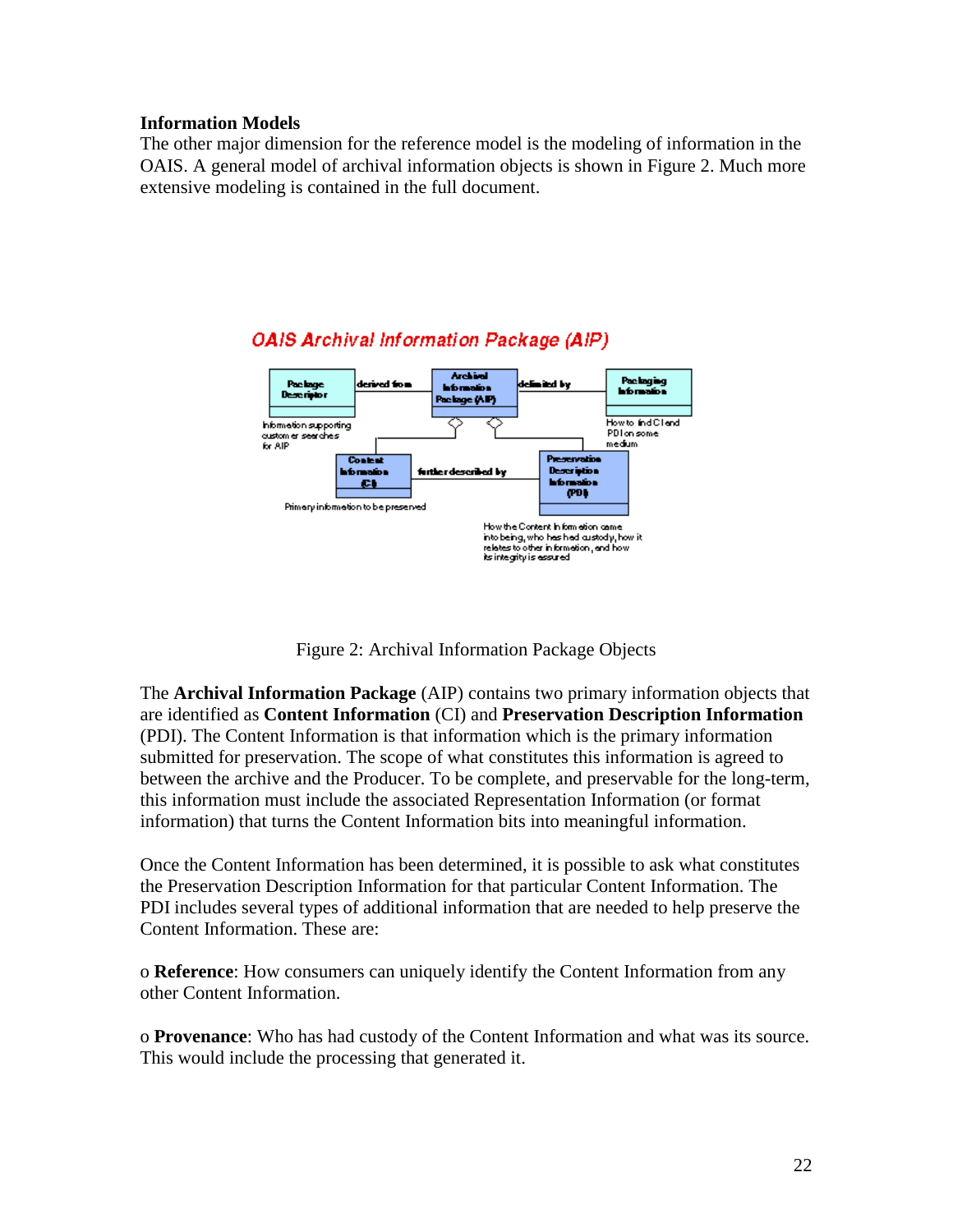o **Context**: How the Content Information relates to other information objects, such as why it was created and how it may be used with other information objects.

o **Fixity**: Information and mechanisms used to protect the Content Information from accidental change.

The PDI information is needed for long-term preservation and its completeness is a key element in determining the quality of the archival function being performed.

Within the archive, the Content Information and Preservation Description Information need to be tracked and associated. This is done using the **Packaging Information**. For example, this may consist of some directory and file names, and their underlying implementations, on some medium. Or it may consist of a tar file together with some information relating the Content Information bits, its Representation Information, and Preservation Description Information.

Also associated with the Archival Information Package is the Descriptive Information. This is the information that is used to populate finding aids and is typically thought of as the catalogue information. It is this information that supports Consumer searches or that triggers the dissemination of information in response to a standing order.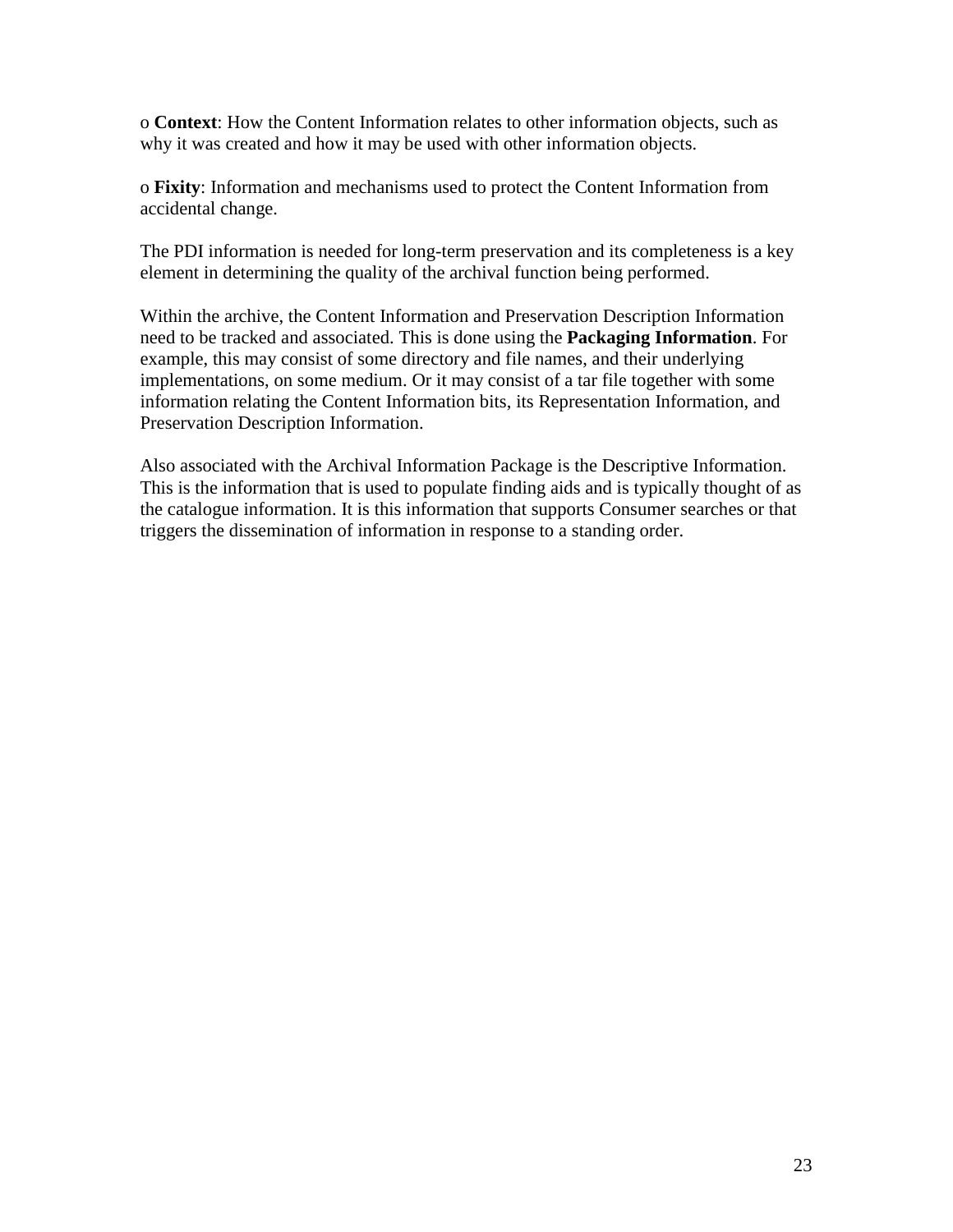# **APPENDIX C: AGREEMENT TO TRANSFER DIGITAL MATERIALS TO THE CDL PRESERVATION REPOSITORY**

# I: REPOSITORY INFORMATION

- A: Transferring Agency
- B: Institution / Repository Owning Collection/Item (if different than above):
- C: Address
- D: Contact Person
- E: Title:
- F: Email address:
- G: Telephone Number:
- H: Names and Contact Information for Persons / Agency appointed to succeed current custodian:

# **II: TERMS OF AGREEMENT**

The materials covered by this Submission Agreement will be deposited in the CDL Preservation Repository. The materials are subject to the management policies of the CDL Preservation Repository and to technological modifications to the repository.

A: The Producer submitting the digital materials

1: agrees to submit digital objects according Preservation Repository object standards or to reimburse the Preservation Repository for upgrading the Producer's digital objects to object standards;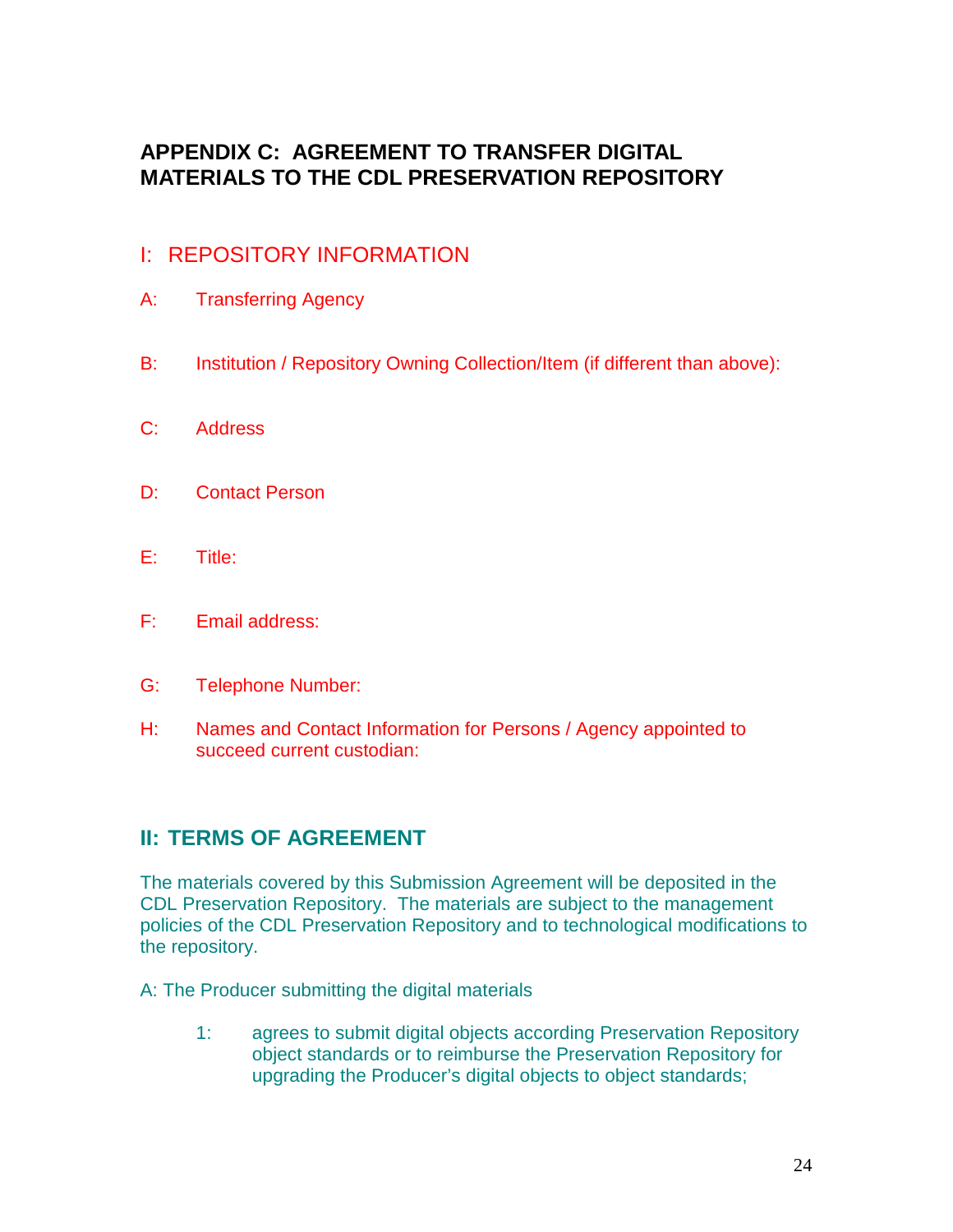[Note: the upgrade provision assumes the Data Rescue Service is implemented and is a recharge service.]

- 2: will provide digital object metadata, including rights and license information, sufficient for use, preservation and efficient management of the digital objects;
- 3: will keep up to date all object versions stored in the Preservation Repository;
- 4: is responsible for all links, internal and external, contained in the deposited objects; and
- 5: will identify all persons having authority to submit and retrieve the Producer's digital objects stored in the Preservation Repository.
- 6: will ensure the preservation rights for all materials to be deposited have been secured and will inform the preservation repository administration, in a timely manner, if these rights change.

B: The Preservation Repository Administration:

- 1: will provide a unique identifier for each digital object submitted by the Producer;
- 2: will manage the Producer's digital objects in a manner that protects them from corruption and loss due to either vandalism, system failure, or advancement in technology, ensuring the content authenticity of the digital objects and their status as reasonable surrogates of their original sources;
- 3: will establish a disaster recovery backup of all digital objects;
- 4: will notify the Producer beforehand of any expected alterations to file formats, including upgrading to newer file formats, and to submission and dissemination information packages;
- 5. will ensure that the Producer maintains links contained in the objects, be they internal links to other objects in the Preservation Repository or external links to objects outside the Preservation Repository;
- 6: will supply to the Producer any metadata the Preservation Repository creates to manage the digital objects, using the